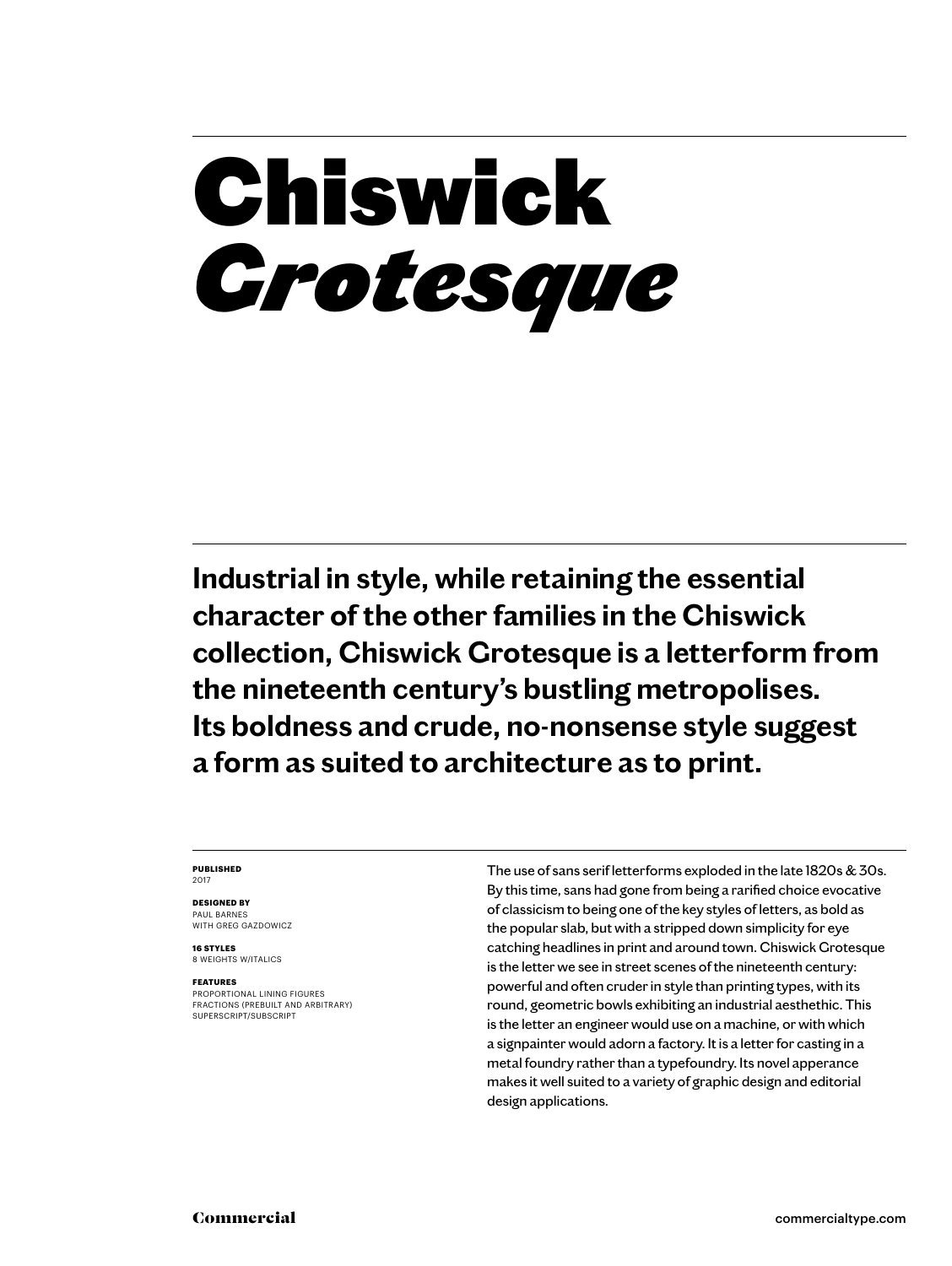Chiswick Grotesque Thin *Chiswick Grotesque Thin Italic* Chiswick Grotesque Extralight *Chiswick Grotesque Extralight Italic* Chiswick Grotesque Light *Chiswick Grotesque Light Italic* Chiswick Grotesque Regular *Chiswick Grotesque Regular Italic* **Chiswick Grotesque Semibold** *Chiswick Grotesque Semibold Italic* **Chiswick Grotesque Bold** *Chiswick Grotesque Bold Italic* Chiswick Grotesque Black *Chiswick Grotesque Black Italic* Chiswick Grotesque Fat *Chiswick Grotesque Fat Italic*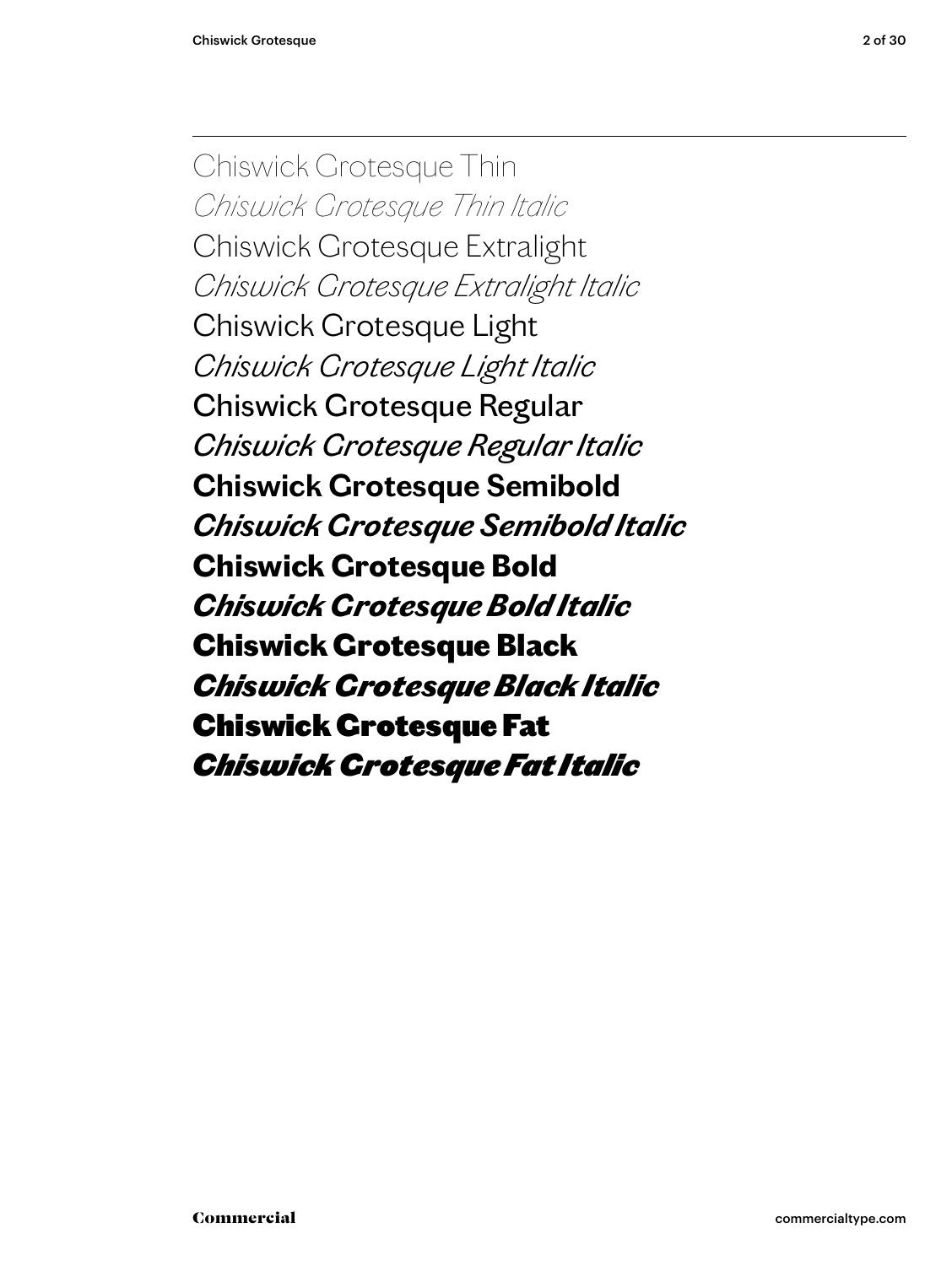SIGNIFICA  $nh$ 

*ZNÁRODNĚNÍ Leistungsträger*

CHISWICK GROTESQUE THIN ITALIC, 70 PT

# ÉCATION einstatement

CHISWICK GROTESQUE EXTRALIGHT, 70 PT

*CALEDONIAN Viljelyskäyttöön*

CHISWICK GROTESQUE EXTRALIGHT ITALIC, 70 PT

CHISWICK GROTESQUE THIN, 70 PT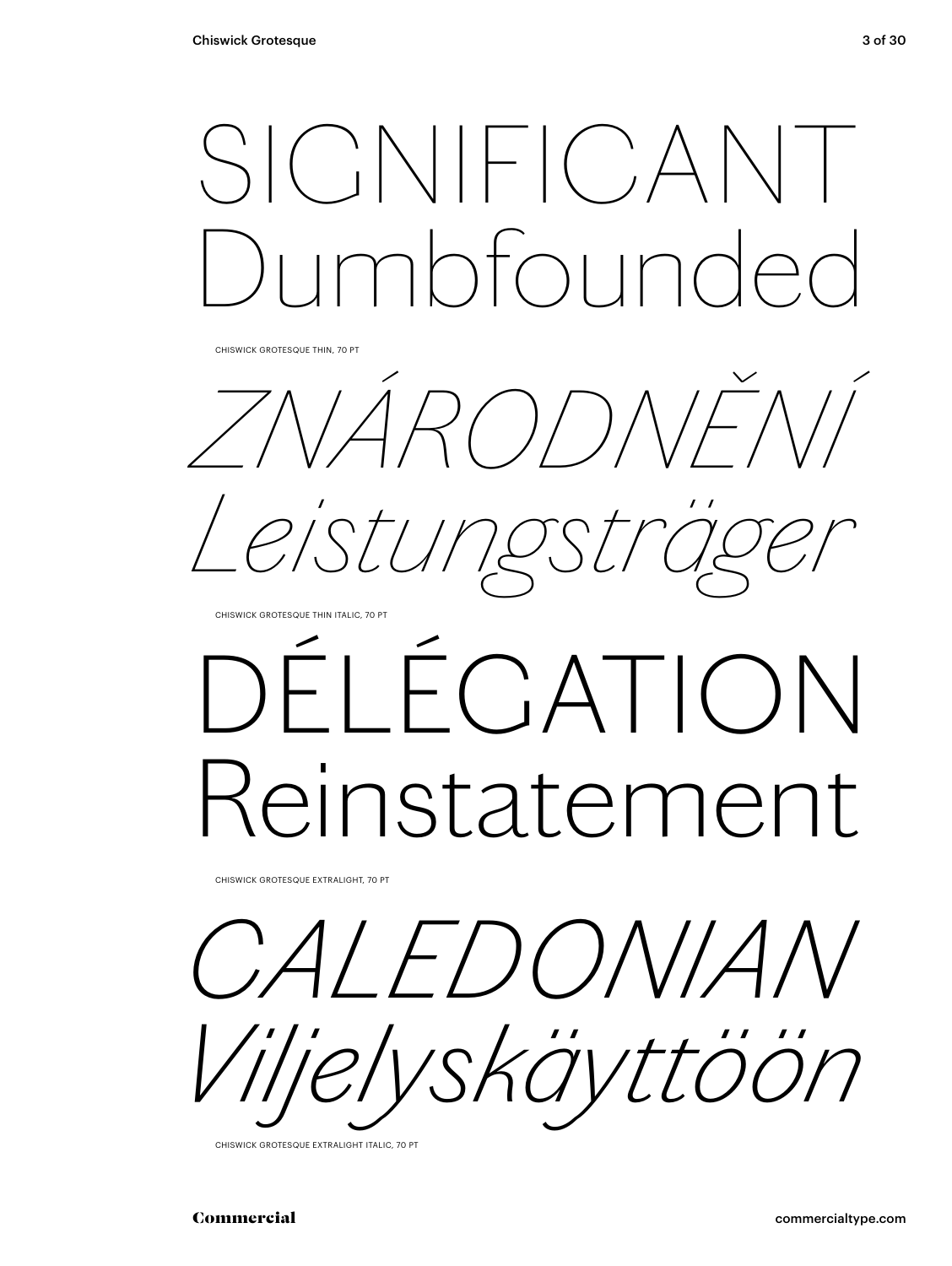# RÉPUBLIQUE Interpretación

CHISWICK GROTESQUE LIGHT, 70 PT

# *ESTABLISHED Rejuvenescent*

CHISWICK GROTESQUE LIGHT ITALIC, 70 PT [ALTERNATE R j s]

## NÅVÆRENDE Sergilenmiştir CHISWICK GROTESQUE REGULAR, 70 PT [ALTERNATE R g]

# *PROFESSION Acknowledges*

CHISWICK GROTESQUE REGULAR ITALIC, 70 PT [ALTERNATE k]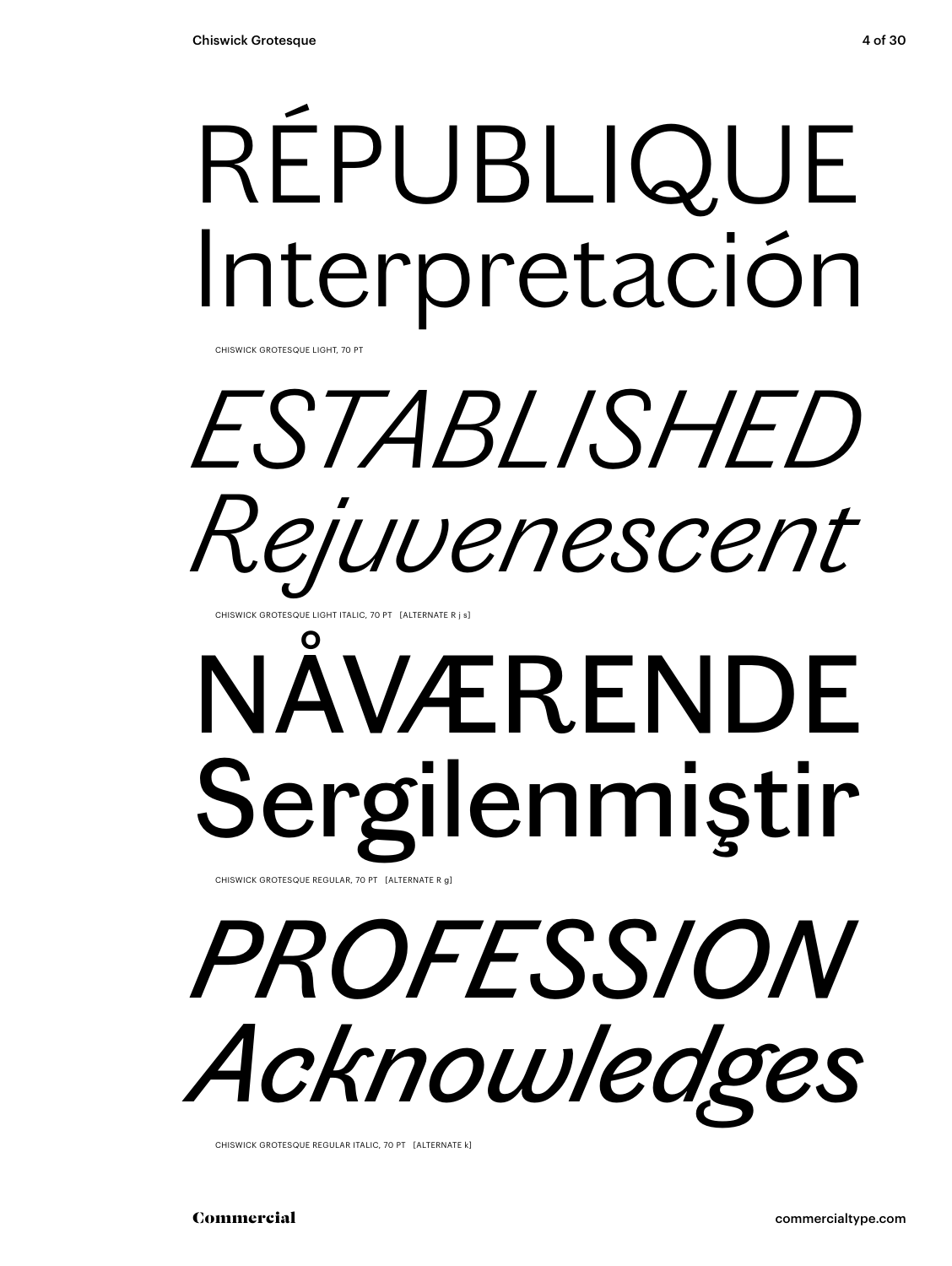## **NETVÆRKET Manifestaciju**

CHISWICK GROTESQUE SEMIBOLD, 70 PT [ALTERNATE a f t]

## *PRODUCING Contextualize*

CHISWICK GROTESQUE SEMIBOLD ITALIC, 70 PT [ALTERNATE R]

## **CAMPAIGNS Funcționează** CHISWICK GROTESQUE BOLD, 70 PT

*BAĞLANTISI* 

*Reoxygenate* CHISWICK GROTESQUE BOLD ITALIC, 70 PT [ALTERNATE x v]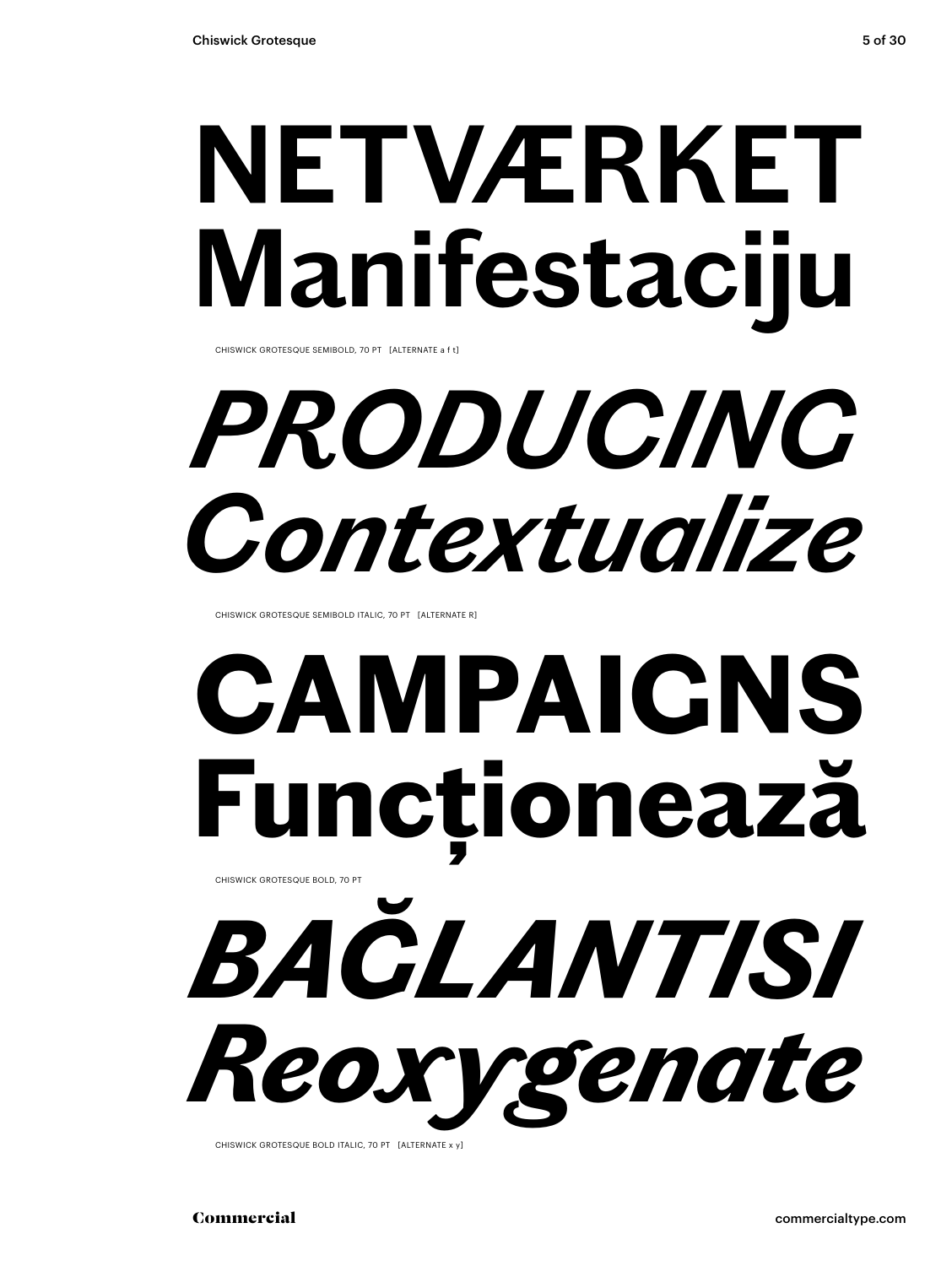# MŪSDIENĀS iestelmän

CHISWICK GROTESQUE BLACK, 70 PT [ROUND DOTS]

*BEQUEATHS Organização*

CHISWICK GROTESQUE BLACK ITALIC, 70 PT [ALTERNATE g z]

# REPORTING Intelligences

CHISWICK GROTESQUE FAT, 70 PT

*APPOINTED Quarantines*

CHISWICK GROTESQUE FAT ITALIC, 70 PT [ALTERNATE Q]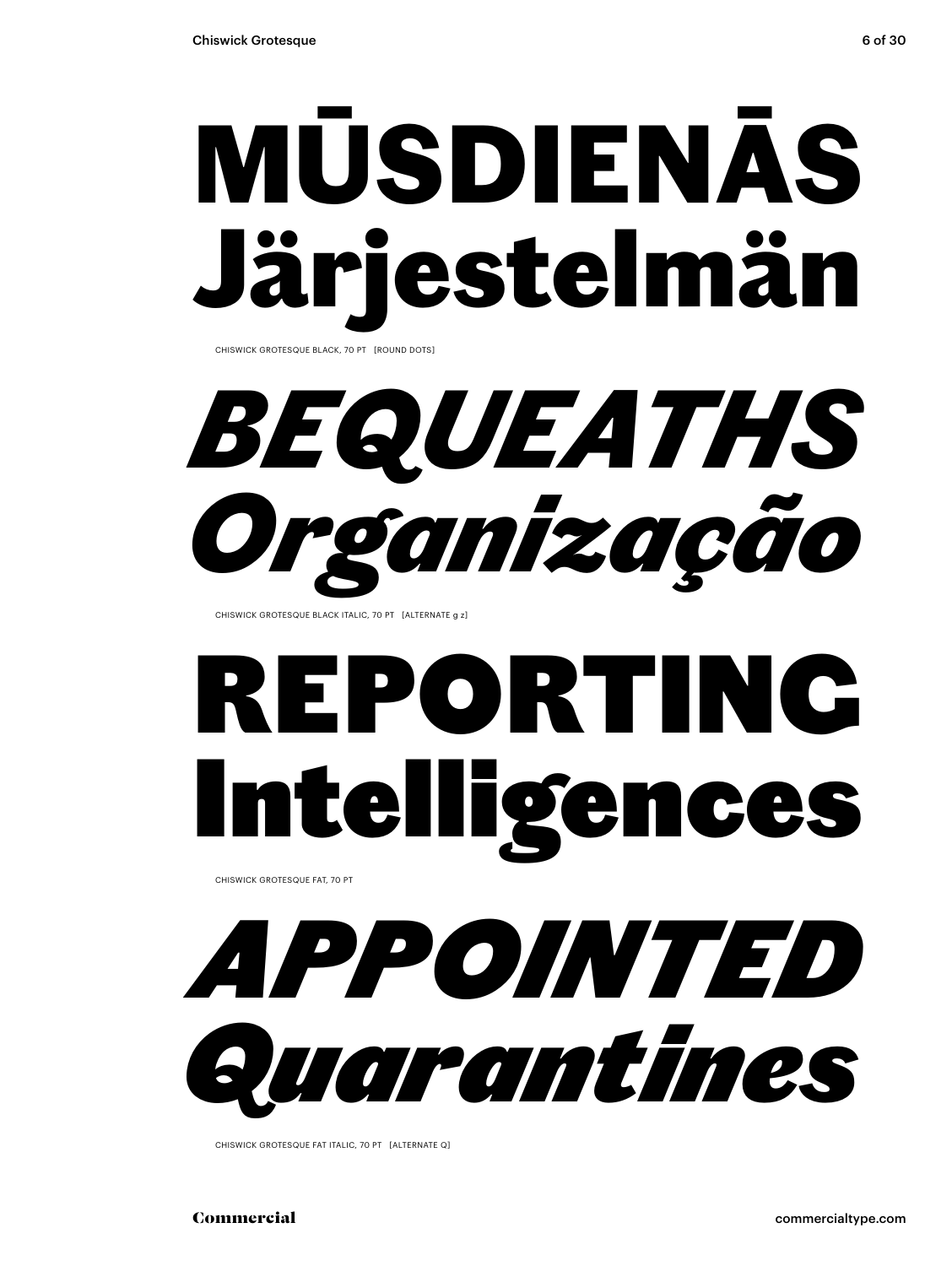Nontraditional ingredients THE OLD CELTIC TRIBE *Yksi näyttelyn vetonauloista*

CHISWICK GROTESQUE THIN, THIN ITALIC, 40 PT

### Patinated copper & brass PÉRIODE D'ISOLEMENT *Typical for an entire career*

CHISWICK GROTESQUE EXTRALIGHT, EXTRALIGHT ITALIC, 40 PT [ROUND DOTS, ALTERNATE f]

### Norræna ritsímafélagsins WIĘKSZOŚCI KRAJÓW *Botanicals & Essential Oil*

CHISWICK GROTESQUE LIGHT, LIGHT ITALIC, 40 PT

### Pesquisas arqueológicas COMMISSION OF 1953 *21 teilsouveräne Kantone*

CHISWICK GROTESQUE REGULAR, REGULAR ITALIC, 40 PT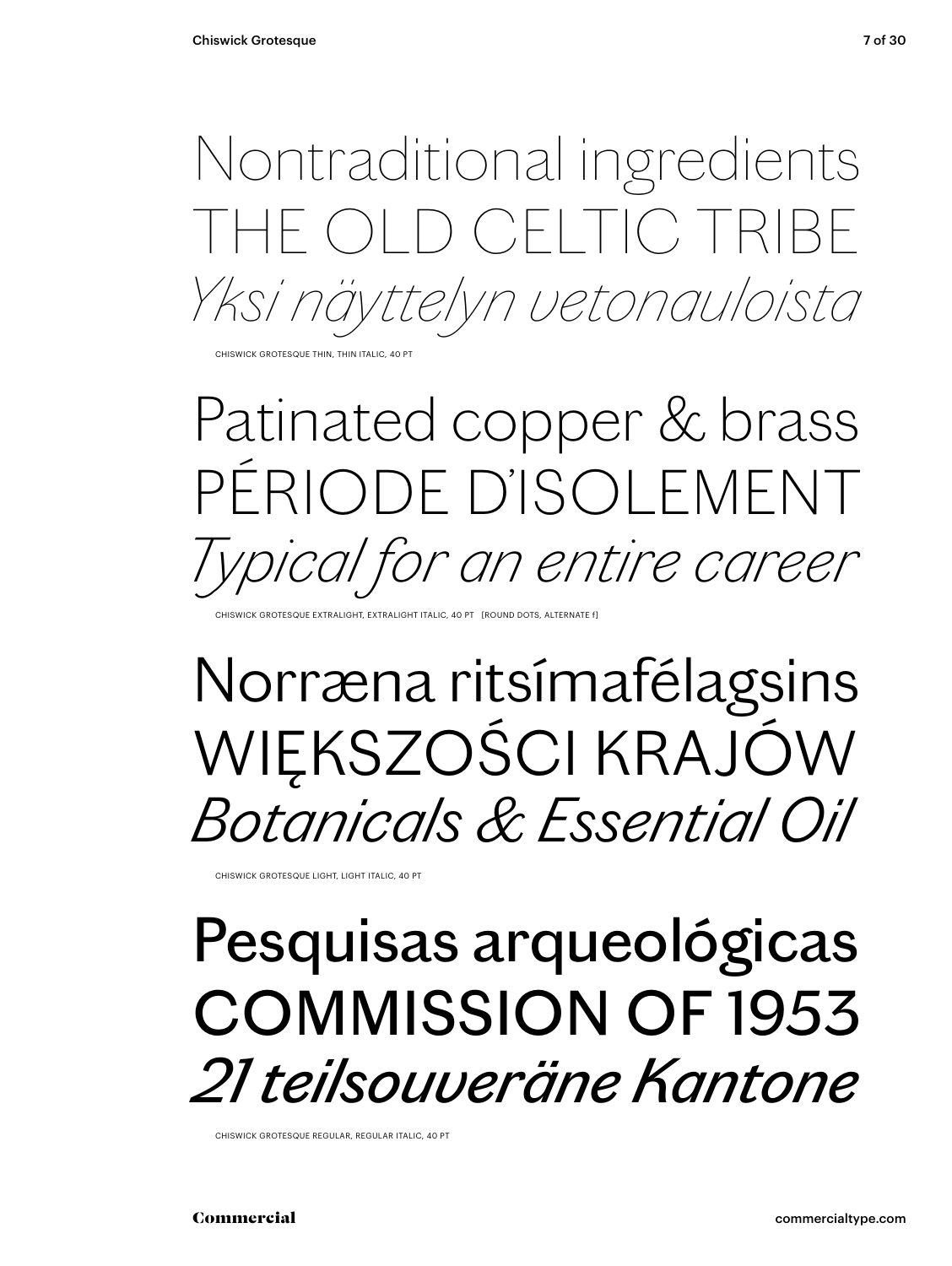### **Išsidėsčiusi didžiausioje PURPOSE-BUILT AREA** *Quotidian life of the city*

CHISWICK GROTESQUE SEMIBOLD, SEMIBOLD ITALIC, 40 PT

### **Ornamental white bark PREMIANDO ARTISTA** *Vauraimmista valtiosta*

CHISWICK GROTESQUE BOLD, BOLD ITALIC, 40 PT

### Sarikat Bangsa-Bangsa KANLURANG APRIKA *Der er 1.821 kommuner*

CHISWICK GROTESQUE BLACK, BLACK ITALIC, 40 PT [ALTERNATE R g, ITALIC k]

### Later foreign strategy LONG-LIVED CAREER *18.21 m2 yüzölçümüyle*

CHISWICK GROTESQUE FAT, FAT ITALIC, 40 PT [ALTERNATE a f t 1 2 8]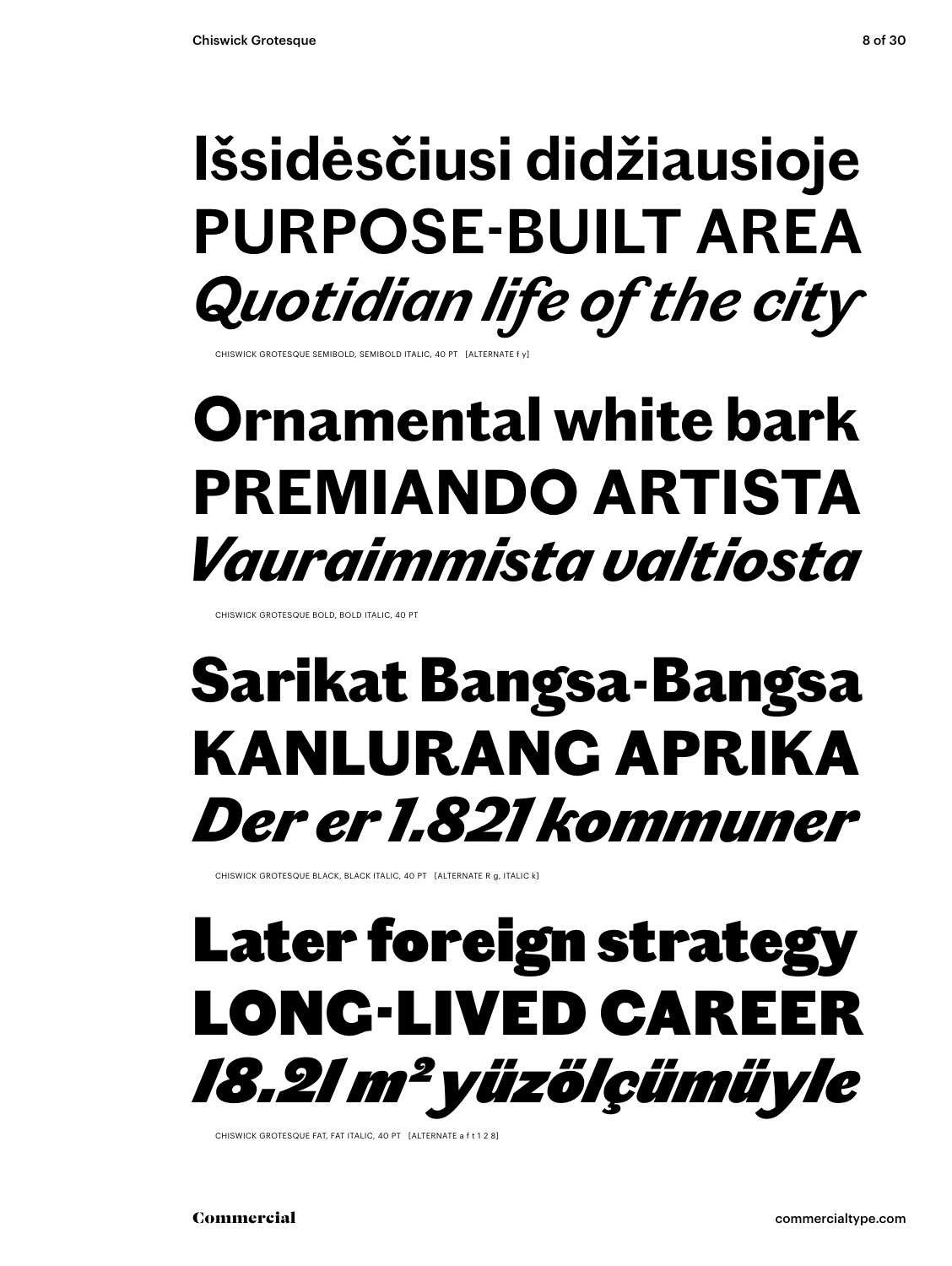Su población es de 61.420 habitantes VIRGIN HONDURAN MAHOGANY *Im Februar des darauffolgenden Jahres*

CHISWICK GROTESQUE THIN, THIN ITALIC, 28 PT

Tidigt på morgonen den 7 november REALIZZAZIONE DEL PROGETT *Jeho činnosť bola prerušená roku 1914*

CHISWICK GROTESQUE EXTRALIGHT, EXTRALIGHT ITALIC, 28

### Eftirtaldir íslenskir aðilar eða myndir NATURAL SKINCARE PRODUCTS *The old wine industry's controversies*

CHISWICK GROTESQUE LIGHT, LIGHT ITALIC, 28

Ctižádostivý, inteligentní a učenlivý RICH & RUMBUSTIOUS COMBO *An evening tour of the Quai d'Orsay*

CHISWICK GROTESQUE REGULAR, REGULAR ITALIC, 28 PT [ALTERNATE R &

### **The 1757 edition of L'Encyclopedie LA HISTORIA DE ESTE FESTIVAL** *Close by the Nord-du-Québec area*

CHISWICK GROTESQUE SEMIBOLD, SEMIBOLD ITALIC, 28 PT [ALTERNATE Q]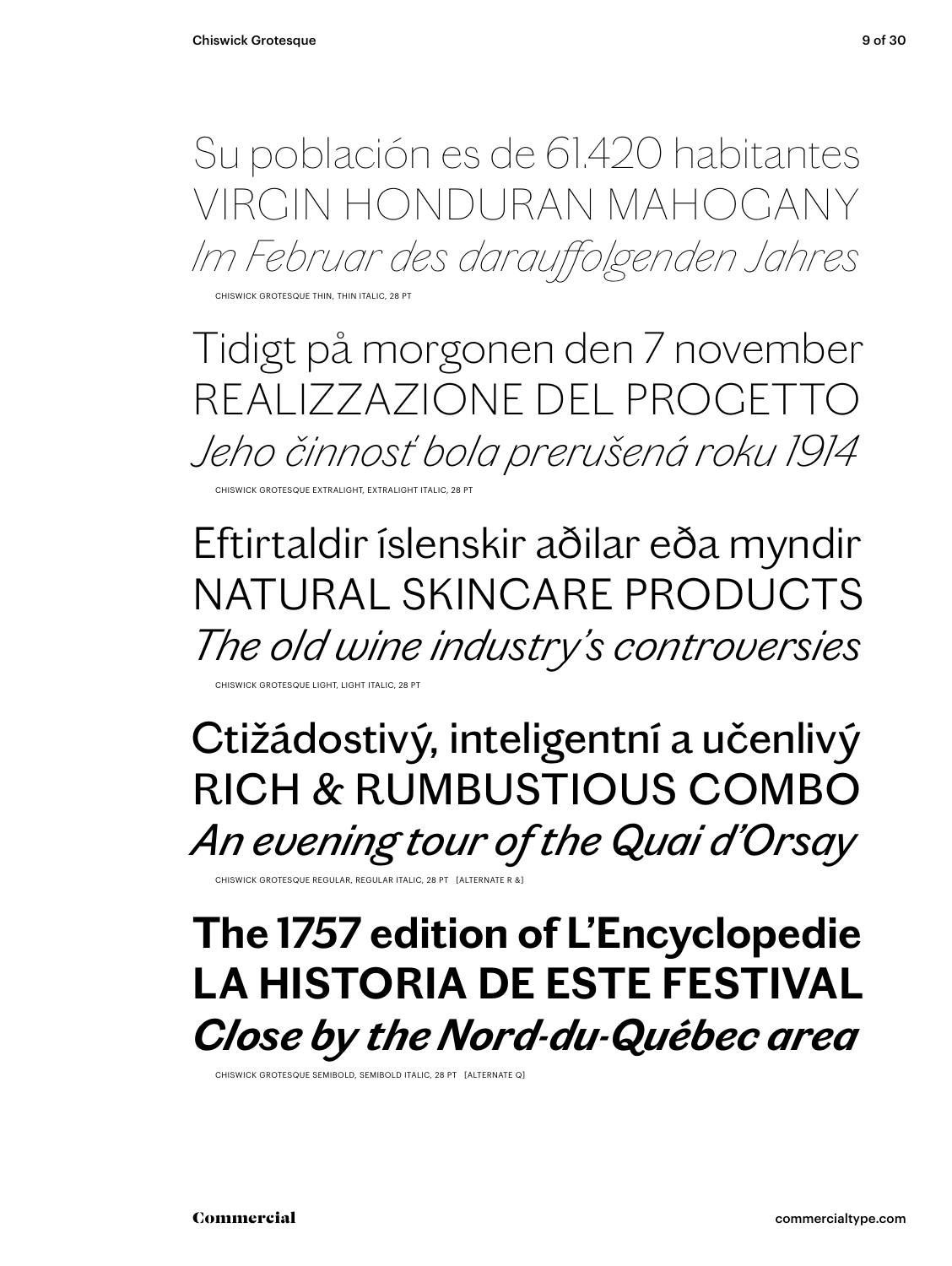### **A földrész összefüggő szárazföldi APÓS 7 MESES DE RENOVAÇÃO** *Currently 31,218 listed properties*

CHISWICK GROTESQUE BOLD, BOLD ITALIC, 28 PT [ALTERNATE s 1 2 8, ROUND DOTS]

### Împarte fluviul Sfântul Laurențiu A SURPLUS OF £13.45 MILLION *Concepts of spatial containment*

CHISWICK GROTESQUE BLACK, BLACK ITALIC, 28

### Standardem dla wielu instytucji SIGNATÁRSKYCH KRAJINÁCH *Europäischer Süßwasserfische*

CHISWICK GROTESQUE FAT, FAT ITALIC, 28 PT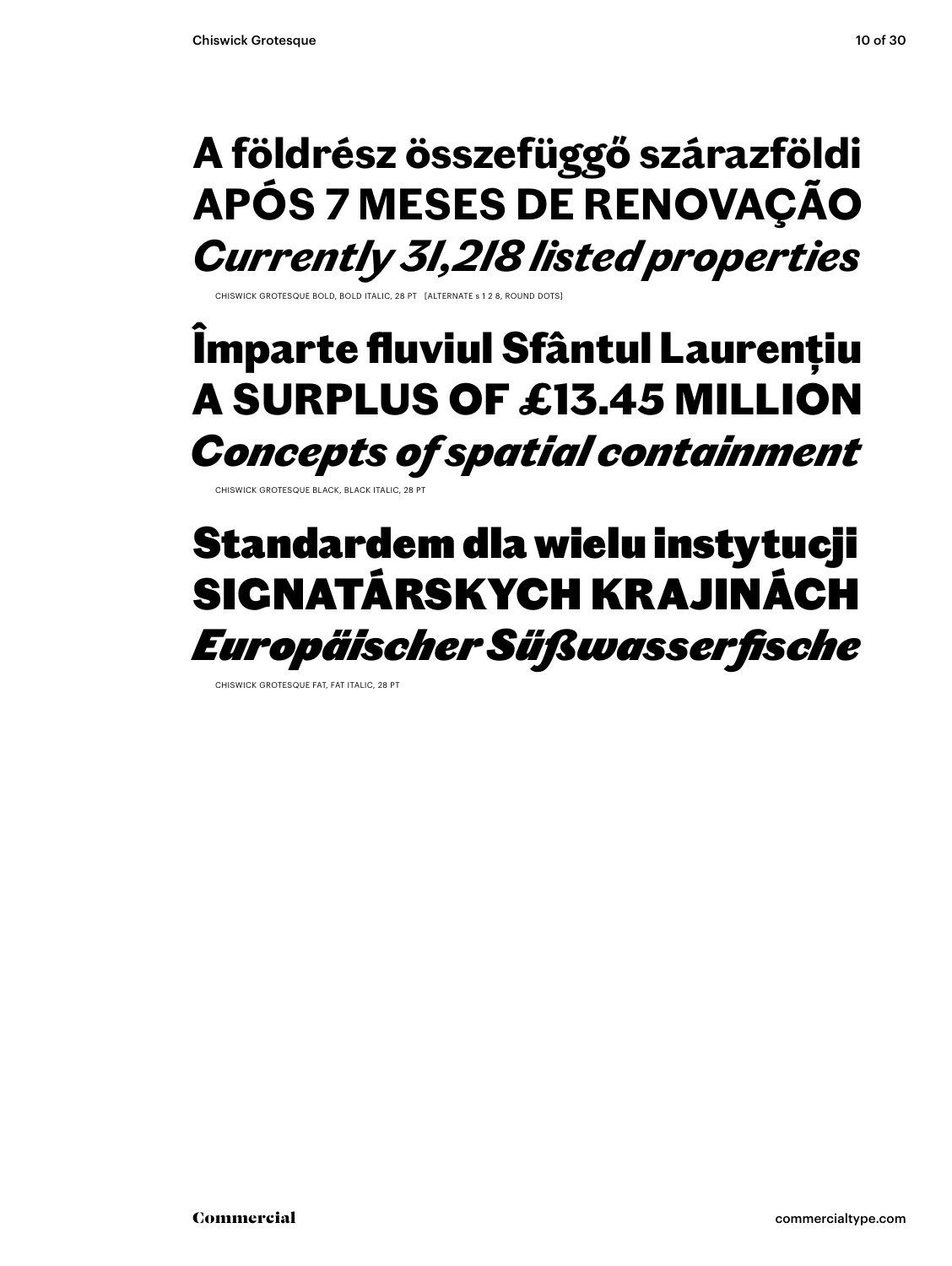A comprehensive collection of their designs from 1951 – 67 RAPID URBANIZATION AND POPULATION GROWTH *Move from Winston-Salem to Cobb County, north of Atlanta* CHISWICK GROTESQUE THIN, THIN ITALIC, 18 PT

Architektur manifestiert sich in einem einzelnen Gebäude THE SETTING OF NEW INTERNATIONAL STANDARD *These strata are now classified as the Maastricht Formation* CHISWICK GROTESQUE EXTRALIGHT, EXTRALIGHT ITALIC, 18 PT

They ventured into the territory and called it 'Měnagwĕs' FRANSA'DA DEVRIMDEN SONRA KURULMUŞ OLAN *Uma condição histórica que marca o fim da modernidade* CHISWICK GROTESQUE LIGHT, LIGHT ITALIC, 18 PT

Area on the edge of town dated to the late Middle Ages URBANISERING HANDLER IKKE BARE OM BYVEKST *The awards ceremony was first broadcast in early 1982* CHISWICK GROTESQUE REGULAR, REGULAR ITALIC, 18 PT [ALTERNATE F Y a f t 1 2 8]

**Su largo reinado de 50 años fue el segundo más largo VYŠŠIE SPOMENUTÉ ASOCIÁCIE REPREZENTUJÚ** *Persist in ways that've changed little from early times*

CHISWICK GROTESQUE SEMIBOLD, SEMIBOLD ITALIC, 18 PT [ALTERNATE R]

**Ýmsir höfundar líta svo á að nútíminn hafi í raun liðið COASTLINES TOTALING 7,296,000 KILOMETRES** *Maan asukasluku on noin 84,2 miljoonaa, joten se on*

CHISWICK GROTESQUE BOLD, BOLD ITALIC, 18 PT

Il cinema spagnolo ha ottenuto importanti successi MAINTAINED A HIGHER SHARE OF THE MARKET *Dvě západní věže opatství byly postaveny v období*

CHISWICK GROTESQUE BLACK, BLACK ITALIC, 18 PT

Annual production of 1,840,000 tonnes of copper EN 1771, À NEW YORK, DÉBARQUE D'UN BATEAU *Att tillsätta syra till musten, så kallad acidifiering*

CHISWICK GROTESQUE FAT, FAT ITALIC, 18 PT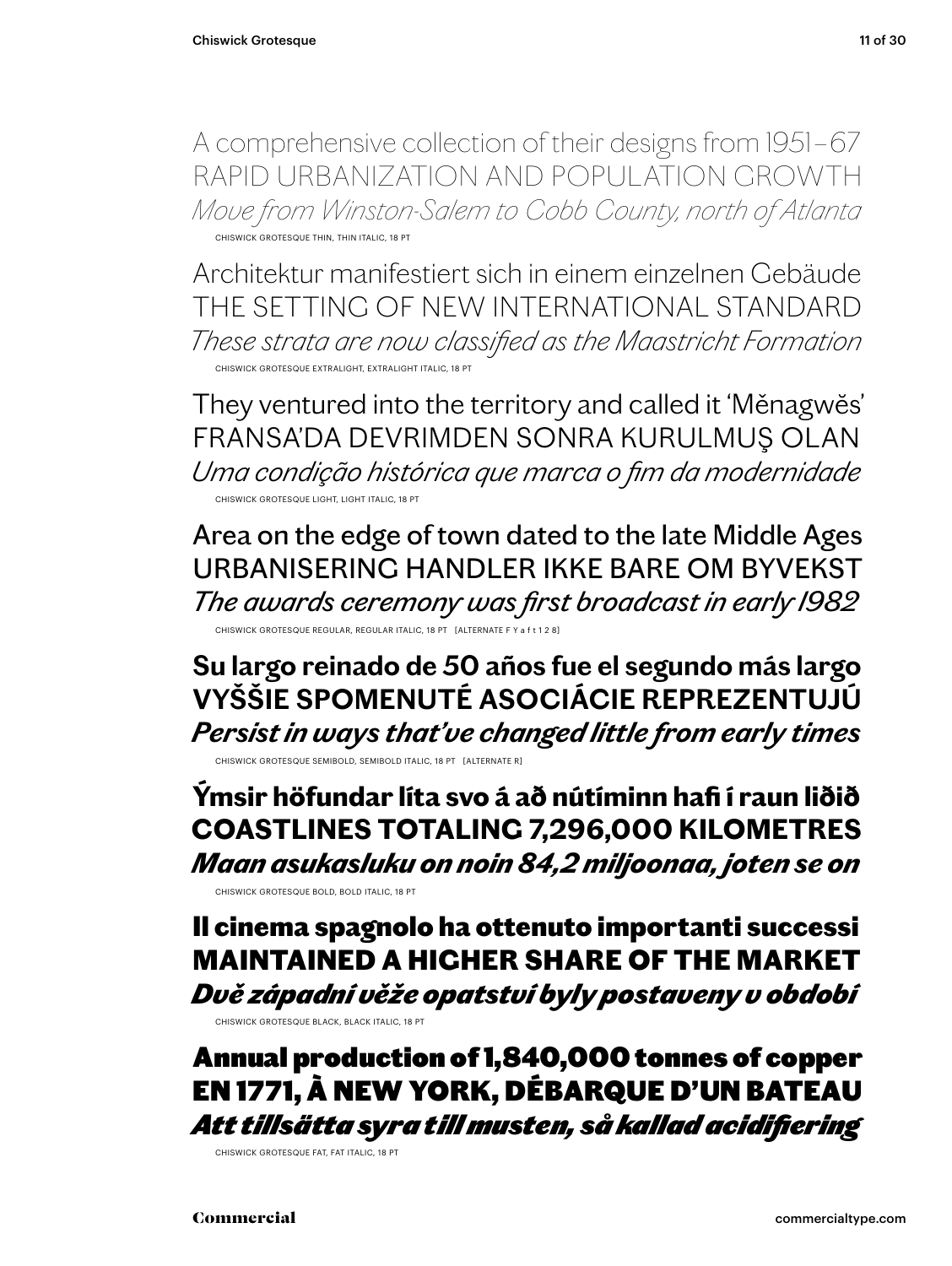### Hovedstadsområdet

CHISWICK GROTESQUE THIN, 50 PT

## Defensiestafgebouw

CHISWICK GROTESQUE EXTRALIGHT, 50 PT [ALTERNATE g]

uasquicentennials CHISWICK GROTESQUE LIGHT, 50 PT

## Ballistocardiograph

CHISWICK GROTESQUE REGULAR, 50 PT

## **Photosynthetically**

CHISWICK GROTESQUE SEMIBOLD, 50 PT

## **Medioambientales**

CHISWICK GROTESQUE BOLD, 50 PT

## Interdisciplinarité

CHISWICK GROTESQUE BLACK, 50 PT



CHISWICK GROTESQUE FAT, 50 PT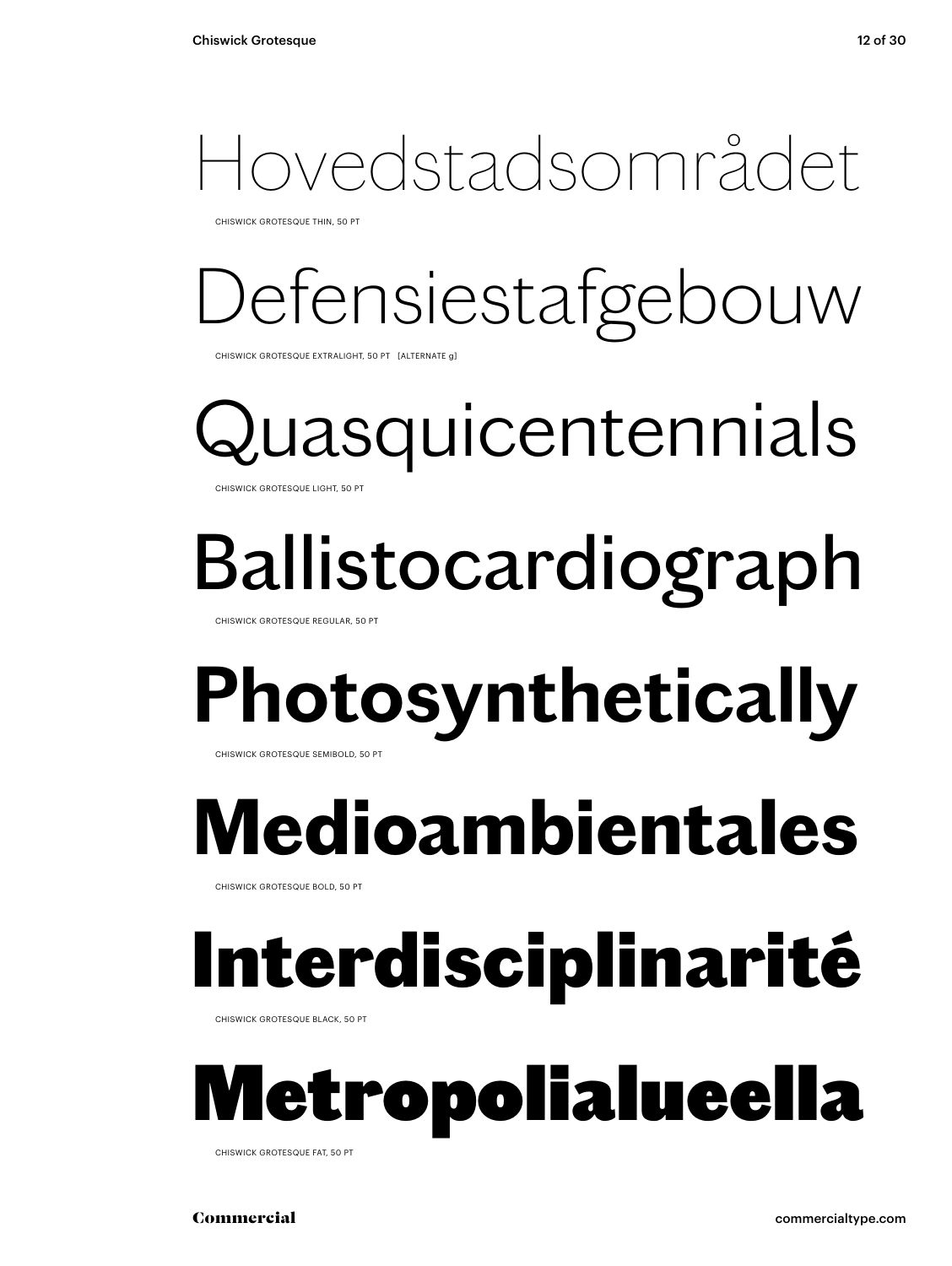*Ethnomethodological*

CHISWICK GROTESQUE THIN ITALIC, 60 PT

*Telekomunikacyjnego* 

CHISWICK GROTESQUE EXTRALIGHT ITALIC, 60 PT

*Wettbewerbsbeitrag*

CHISWICK GROTESQUE LIGHT ITALIC, 60 PT [ALTERNATE g]

*Kansanäänestyksen*

CHISWICK GROTESQUE REGULAR ITALIC, 60 PT [ROUND DOTS, ALTERNATE k y]



CHISWICK GROTESQUE SEMIBOLD ITALIC, 60 PT [ALTERNATE z]



CHISWICK GROTESQUE BOLD ITALIC, 60 PT



CHISWICK GROTESQUE BLACK ITALIC, 60 PT [ALTERNATE s]



CHISWICK GROTESQUE FAT ITALIC, 60 PT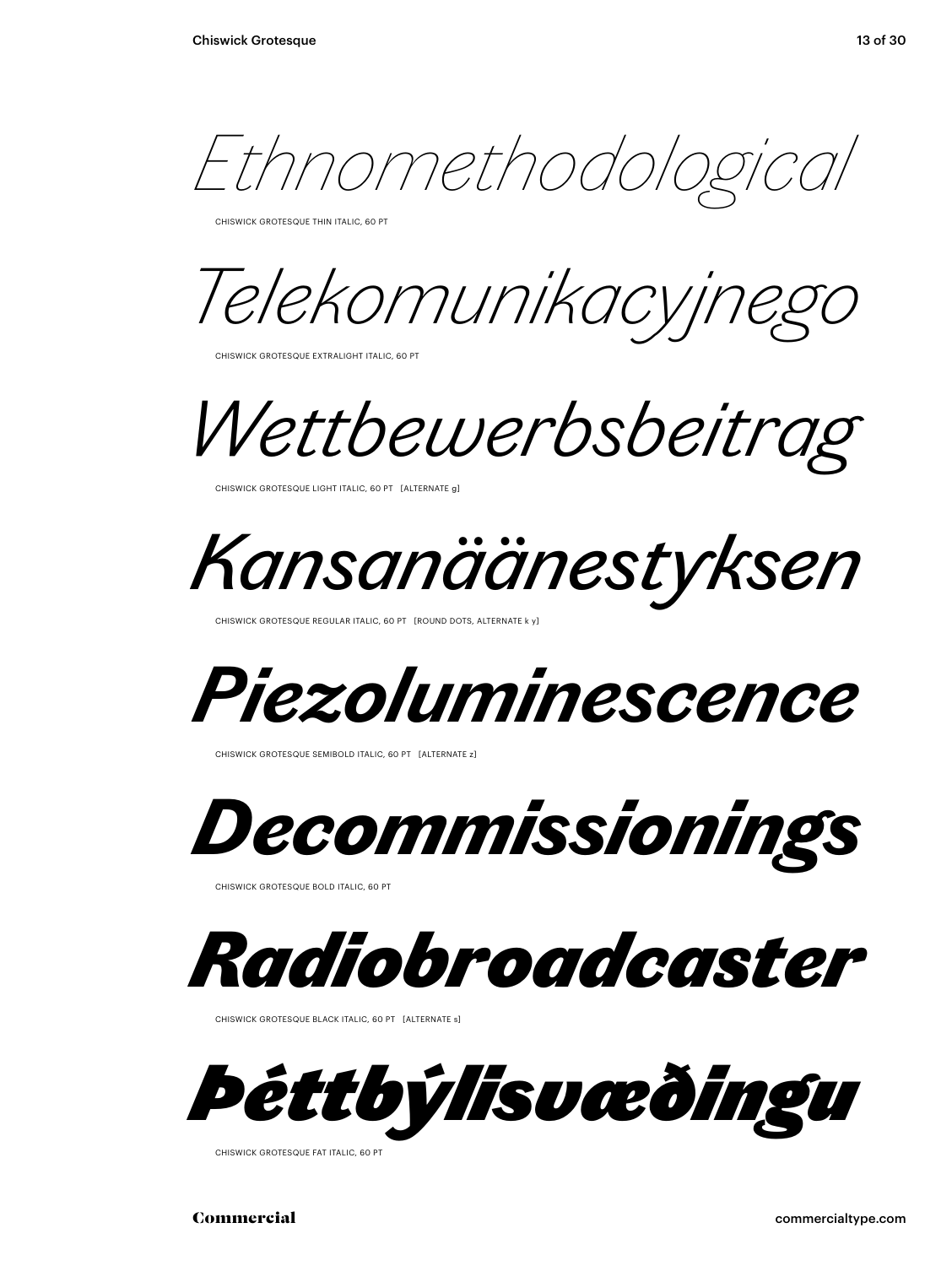CHISWICK GROTESQUE REGULAR, REGULAR ITALIC, BOLD, 16/20 PT

REGULAR ALL CAPS

REGULAR

BOLD

PROPORTIONAL LINING FIGURES

REGULAR ITALIC

BOLD

REGULAR ITALIC

THE SPANISH WAR, which began in 1739, and the French war which soon followed it occasioned further increase of the debt, which, on the 31st of December 1748, after it had been concluded by the **Treaty of Aix-la-Chapelle,**  amounted to £78,293,313. The most profound peace of the seventeen years of continuance had taken no more than £8,328,354. from it. A war of less than nine years' continuance added £31,338,689 to it (Refer to James Postlethwaite's *History of the Public Revenue*). During the administration of Mr. Pelham, the interest of the public debt was reduced from 4% to 3%; or at least measures were taken for reducing it, from four to three per cent; **the sinking fund** was increased, and some part of the public debt was paid off. In 1755, before the breaking out of the late war, the funded debt of Great Britain amounted to £72,289,673. On the 5th of January 1763, at the conclusion of the peace, the funded debt amounted to £122,603,336. The unfunded debt has been stated at £13,927,589. But the expense occasioned by the war did not end with the conclusion of the peace, so that though, on the 5th of January 1764, the funded debt was increased (partly by a new loan, and partly by funding a part of the unfunded debt) to £129,586,782, there still remained (according to the very well informed author of *Considerations on the Trade and Finances of Great Britain*) an unfunded debt which was brought to account in that and the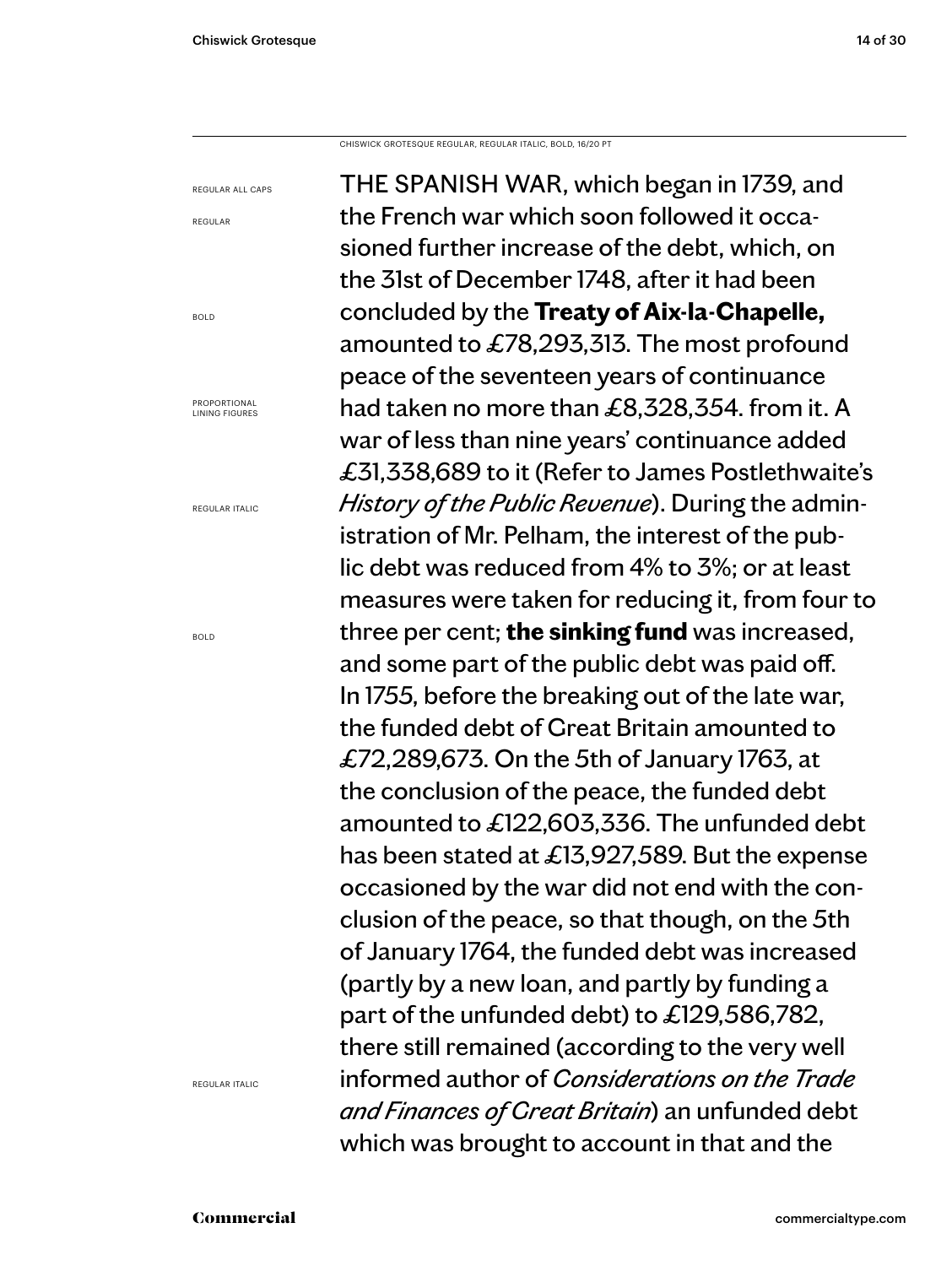CHISWICK GROTESQUE SEMIBOLD, SEMIBOLD ITALIC, BLACK, 16/20 PT

SEMIBOLD ALL CAPS

SEMIBOLD

BLACK

PROPORTIONAL LINING FIGURES

SEMIBOLD ITALIC

BLACK

SEMIBOLD ITALIC

**THE SPANISH WAR, which began in 1739, and the French war which soon followed it occasioned further increase of the debt, which, on the 31st of December 1748, after it had been concluded by the** Treaty of Aix-la-Chapelle, **amounted to £78,293,313. The most profound peace of the seventeen years of continuance had taken no more than £8,328,354. from it. A war of less than nine years' continuance added £31,338,689 to it (Refer to James Postlethwaite's** *History of the Public Revenue***). During the administration of Mr. Pelham, the interest of the public debt was reduced from 4% to 3%; or at least measures were taken for reducing it, from four to three per cent;** the sinking fund **was increased, and some part of the public debt was paid off. In 1755, before the breaking out of the late war, the funded debt of Great Britain amounted to £72,289,673. On the 5th of January 1763, at the conclusion of the peace, the funded debt amounted to £122,603,336. The unfunded debt has been stated at £13,927,589. But the expense occasioned by the war did not end with the conclusion of the peace, so that though, on the 5th of January 1764, the funded debt was increased (partly by a new loan, and partly by funding a part of the unfunded debt) to £129,586,782, there still remained (according to the very well informed author of** *Considerations on the Trade and Finances of Great Britain***) an unfunded debt which was brought to account in**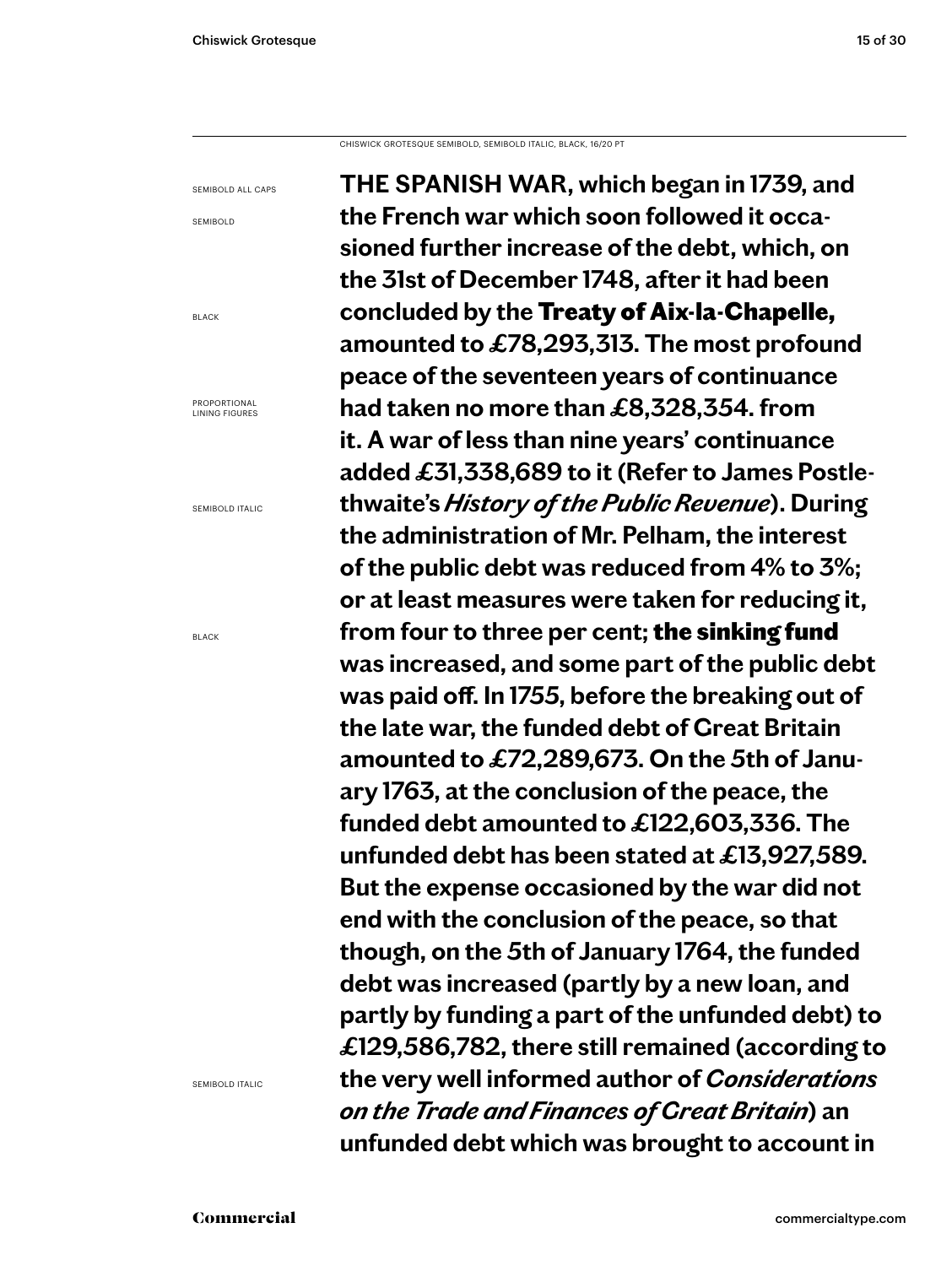Every introduction to the problems of aesthetics begins by acknowledging the existence and claims of two methods of attack—the *general, philosophical, deductive*, which starts from a complete metaphysics and installs beauty in its place among the other great concepts; and the *empirical*, or *inductive*, which seeks to disengage a general principle of beauty from the objects of aesthetic experience and the facts of aesthetic enjoyment: an example of Fechner's "aesthetics from above & from below."

### **Methodologies of Aesthetics**

The first was the method of aesthetics par excellence. It was indeed only through the desire of an eighteenth-century philosopher, Baumgarten, to round out his "architectonic" of metaphysics that the science received its name, as designating the theory of knowledge in the form of feeling, parallel to that of "clear," logical thought. Kant, Schelling, and Hegel, again, made use of the concept of *the Beautiful* as a kind of keystone or cornice for their respective philosophical edifices. Aesthetics, then, came into being as the philosophy of the Beautiful, and it may be asked why this philosophical aesthetics does not suffice; why beauty should need for its understanding also an aesthetics "von unten." The answer is not that no system of philosophy is universally accepted, but that *the general aesthetic theories* have not, as yet at least, succeeded in answering the plain questions of "the plain man" in regard to concrete beauty. Kant, indeed, frankly denied that the explanation of concrete beauty, or "Doctrine of Taste," as he called it, was possible, while the various definers of beauty as "the union of the Real and the Ideal" "the expression of the Ideal to Sense," have done no more than he. No one of *these* aesthetic systems, in spite of volumes of socalled application of their principles to works of art, has been able to furnish a criterion of beauty. The criticism of the generations is summed up in the mild remark of Fechner, in his "Vorschule der Aesthetik," to the effect that the philosophical path leaves one in conceptions that, by reason of their generality, *do not well fit* the particular

CHISWICK GROTESQUE LIGHT, LIGHT ITALIC, SEMIBOLD, 10/13 PT CHISWICK GROTESQUE REGULAR, REGULAR ITALIC, BOLD, 10/13 PT

Every introduction to the problems of aesthetics begins by acknowledging the existence and claims of two methods of attack—the *general, philosophical, deductive*, which starts from a complete metaphysics and installs beauty in its place among the other great concepts; and the *empirical*, or *inductive*, which seeks to disengage a general principle of beauty from the objects of aesthetic experience and the facts of aesthetic enjoyment: an example of Fechner's "aesthetics from above & from below."

### **Methodologies of Aesthetics**

The first was the method of aesthetics par excellence. It was indeed only through the desire of an eighteenth-century philosopher, Baumgarten, to round out his "architectonic" of metaphysics that the science received its name, as designating the theory of knowledge in the form of feeling, parallel to that of "clear," logical thought. Kant, Schelling, and Hegel, again, made use of the concept of *the Beautiful* as a kind of keystone or cornice for their respective philosophical edifices. Aesthetics, then, came into being as the philosophy of the Beautiful, and it may be asked why this philosophical aesthetics does not suffice; why beauty should need for its understanding also an aesthetics "von unten." The answer is not that no system of philosophy is universally accepted, but that *the general aesthetic theories*  have not, as yet at least, succeeded in answering the plain questions of "the plain man" in regard to concrete beauty. Kant, indeed, frankly denied that the explanation of concrete beauty, or "Doctrine of Taste," as he called it, was possible, while the various definers of beauty as "the union of the Real and the Ideal" "the expression of the Ideal to Sense," have done no more than he. No one of *these* aesthetic systems, in spite of volumes of so-called application of their principles to works of art, has been able to furnish a criterion of beauty. The criticism of the generations is summed up in the mild remark of Fechner, in his "Vorschule der Aesthetik," to the effect that the philosophical path leaves one in conceptions that, by reason of their generality, *do not well fit*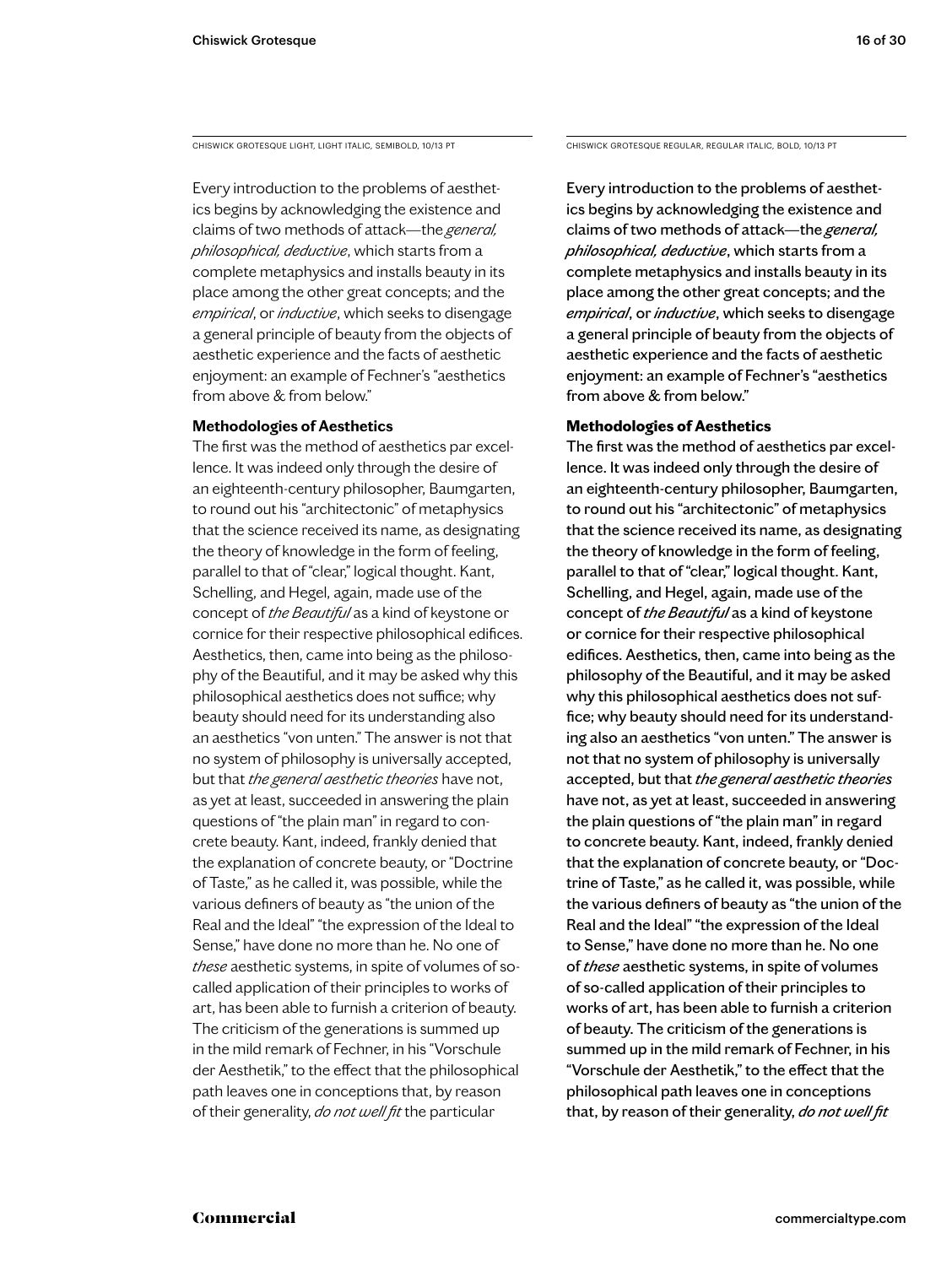CHISWICK GROTESQUE SEMIBOLD, SEMIBOLD ITALIC, BLACK, 10/13 PT

**Every introduction to the problems of aesthetics begins by acknowledging the existence and claims of two methods of attack—the** *general, philosophical, deductive***, which starts from a complete metaphysics and installs beauty in its place among the other great concepts; and the** *empirical***, or** *inductive***, which seeks to disengage a general principle of beauty from the objects of aesthetic experience and the facts of aesthetic enjoyment: an example of Fechner's "aesthetics from above & from below."** 

### Methodologies of Aesthetics

**The first was the method of aesthetics par excellence. It was indeed only through the desire of an eighteenth-century philosopher, Baumgarten, to round out his "architectonic" of metaphysics that the science received its name, as designating the theory of knowledge in the form of feeling, parallel to that of "clear," logical thought. Kant, Schelling, and Hegel, again, made use of the concept of** *the Beautiful* **as a kind of keystone or cornice for their respective philosophical edifices. Aesthetics, then, came into being as the philosophy of the Beautiful, and it may be asked why this philosophical aesthetics does not suffice; why beauty should need for its understanding also an aesthetics "von unten." The answer is not that no system of philosophy is universally accepted, but that** *the general aesthetic theories* **have not, as yet at least, succeeded in answering the plain questions of "the plain man" in regard to concrete beauty. Kant, indeed, frankly denied that the explanation of concrete beauty, or "Doctrine of Taste," as he called it, was possible, while the various definers of beauty as "the union of the Real and the Ideal" "the expression of the Ideal to Sense," have done no more than he. No one of** *these* **aesthetic systems, in spite of volumes of so-called application of their principles to works of art, has been able to furnish a criterion of beauty. The criticism of the generations is summed up in the mild remark of Fechner, in his "Vorschule der Aesthetik," to the effect that the philosophical path leaves one in conceptions that, by reason** 

CHISWICK GROTESQUE BOLD, BOLD ITALIC, 10/13 PT

**Every introduction to the problems of aesthetics begins by acknowledging the existence and claims of two methods of attack—the** *general, philosophical, deductive***, which starts from a complete metaphysics and installs beauty in its place among the other great concepts; and the**  *empirical***, or** *inductive***, which seeks to disengage a general principle of beauty from the objects of aesthetic experience and the facts of aesthetic enjoyment: an example of Fechner's "aesthetics from above & from below."** 

### *Methodologies of Aesthetics*

**The first was the method of aesthetics par excellence. It was indeed only through the desire of an eighteenth-century philosopher, Baumgarten, to round out his "architectonic" of metaphysics that the science received its name, as designating the theory of knowledge in the form of feeling, parallel to that of "clear," logical thought. Kant, Schelling, and Hegel,** 

CHISWICK GROTESQUE BLACK, BLACK ITALIC, 10/13 PT

Every introduction to the problems of aesthetics begins by acknowledging the existence and claims of two methods of attack—the *general, philosophical, deductive*, which starts from a complete metaphysics and installs beauty in its place among the other great concepts; and the *empirical*, or *inductive*, which seeks to disengage a general principle of beauty from the objects of aesthetic experience and the facts of aesthetic enjoyment: an example of Fechner's "aesthetics from above & from below."

### *Methodologies of Aesthetics*

The first was the method of aesthetics par excellence. It was indeed only through the desire of an eighteenth-century philosopher, Baumgarten, to round out his "architectonic" of metaphysics that the science received its name, as designating the theory of knowledge in the form of feeling, parallel to that of "clear," logical thought. Kant, Schelling, and Hegel,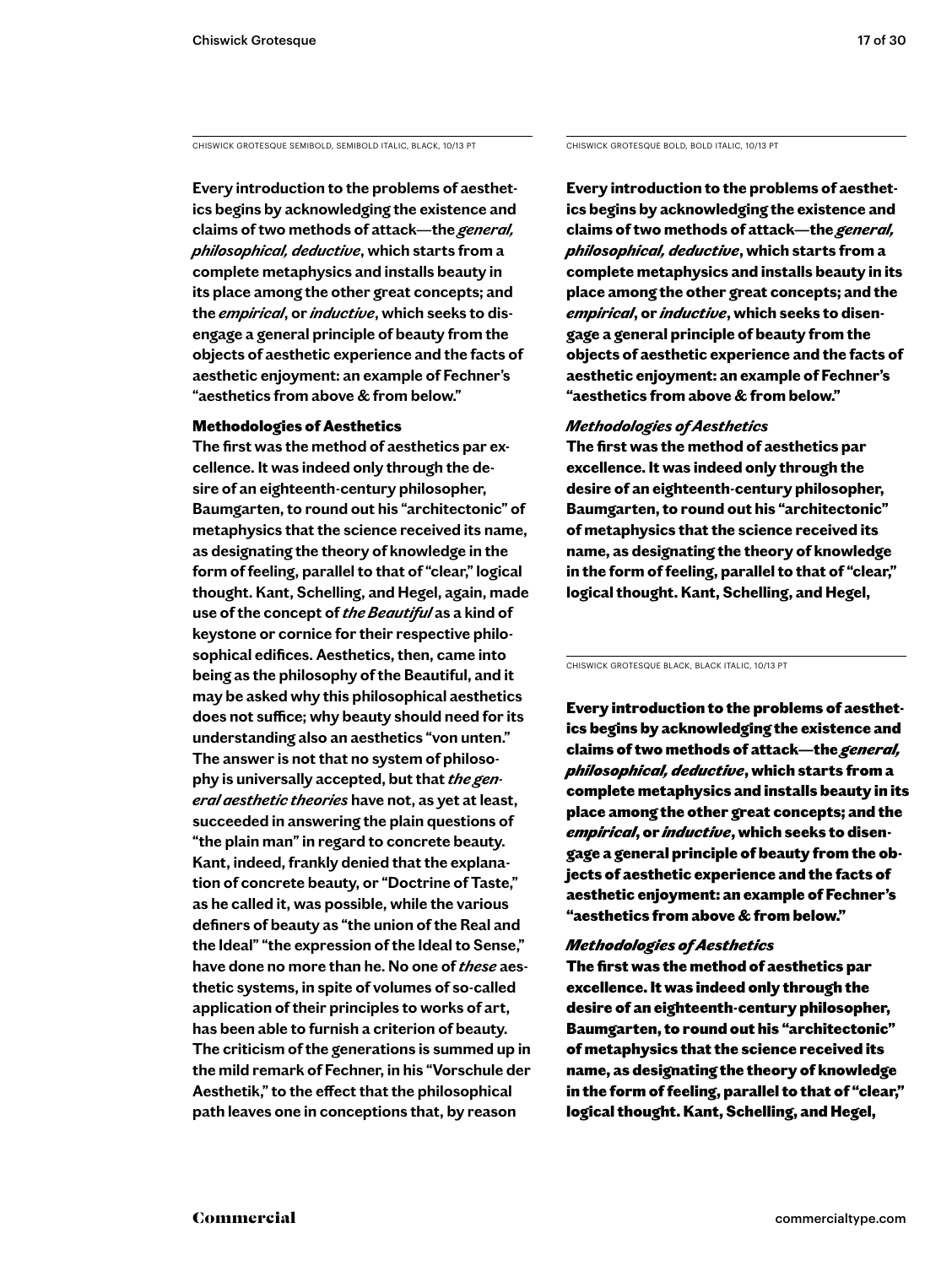CHISWICK GROTESQUE REGULAR, REGULAR ITALIC, BOLD, 10/13 PT [NO ALTERNATES]

*From the 1928 edition: Quondam empirical treatments justly strike out to describe the aesthetic object through extracting and freezing essential elements of Beauty, or by describing the aesthetic experience and extracting the essential elements of aesthetic feeling, thereby indicating elements of Beauty as those which effect this feeling.*

### **Related Knowledge & Concepts**

How to quantify the Beautiful? Every introduction to the problems of aesthetics begins by acknowledging the existence and claims of two methods of attack—the *general, philosophical, deductive*, which starts from a complete metaphysics and installs beauty in its place among the other great concepts; and the *empirical*, or *inductive*, which seeks to disengage a general principle of beauty from the objects of aesthetic experience and the facts of aesthetic enjoyment: an example of Fechner's "aesthetics from above & from below."

### **Methodologies of Aesthetics**

The first was the method of aesthetics par excellence. It was indeed only through the desire of an eighteenth-century philosopher, Baumgarten, to round out his "architectonic" of metaphysics that the science received its name, as designating the theory of knowledge in the form of feeling, parallel to that of "clear," logical thought. Kant, Schelling, and Hegel, again, made use of the concept of *the Beautiful* as a kind of keystone or cornice for their respective philosophical edifices. Aesthetics, then, came into being as the philosophy of the Beautiful, and it may be asked why this philosophical aesthetics does not suffice; why beauty should need for its understanding also an aesthetics "von unten." The answer is not that no system of philosophy is universally accepted, but that *the general aesthetic theories* have not, as yet at least, succeeded in answering the plain questions of "the plain man" in regard to concrete beauty. Kant, indeed, frankly denied that the explanation of concrete beauty, or "Doctrine of Taste," as he called it, was possible, while the various definers

CHISWICK GROTESQUE REGULAR, REGULAR ITALIC, BOLD, 10/13 PT [ALTERNATE R a f g t & ?, ITALIC Q f g j k s x y z 1 2 8, ROUND DOTS]

*From the 1928 edition: Quondam empirical treatments justly strike out to describe the aesthetic object through extracting and freezing essential elements of Beauty, or by describing the aesthetic experience and extracting the essential elements of aesthetic feeling, thereby indicating elements of Beauty as those which effect this feeling.*

### **Related Knowledge & Concepts**

How to quantify the Beautiful? Every introduction to the problems of aesthetics begins by acknowledging the existence and claims of two methods of attack—the *general, philosophical, deductive*, which starts from a complete metaphysics and installs beauty in its place among the other great concepts; and the *empirical*, or *inductive*, which seeks to disengage a general principle of beauty from the objects of aesthetic experience and the facts of aesthetic enjoyment: an example of Fechner's "aesthetics from above & from below."

### **Methodologies of Aesthetics**

The first was the method of aesthetics par excellence. It was indeed only through the desire of an eighteenth-century philosopher, Baumgarten, to round out his "architectonic" of metaphysics that the science received its name, as designating the theory of knowledge in the form of feeling, parallel to that of "clear," logical thought. Kant, Schelling, and Hegel, again, made use of the concept of *the Beautiful* as a kind of keystone or cornice for their respective philosophical edifices. Aesthetics, then, came into being as the philosophy of the Beautiful, and it may be asked why this philosophical aesthetics does not suffice; why beauty should need for its understanding also an aesthetics "von unten." The answer is not that no system of philosophy is universally accepted, but that *the general aesthetic theories* have not, as yet at least, succeeded in answering the plain questions of "the plain man" in regard to concrete beauty. Kant, indeed, frankly denied that the explanation of concrete beauty, or "Doctrine of Taste," as he called it, was possible, while the various definers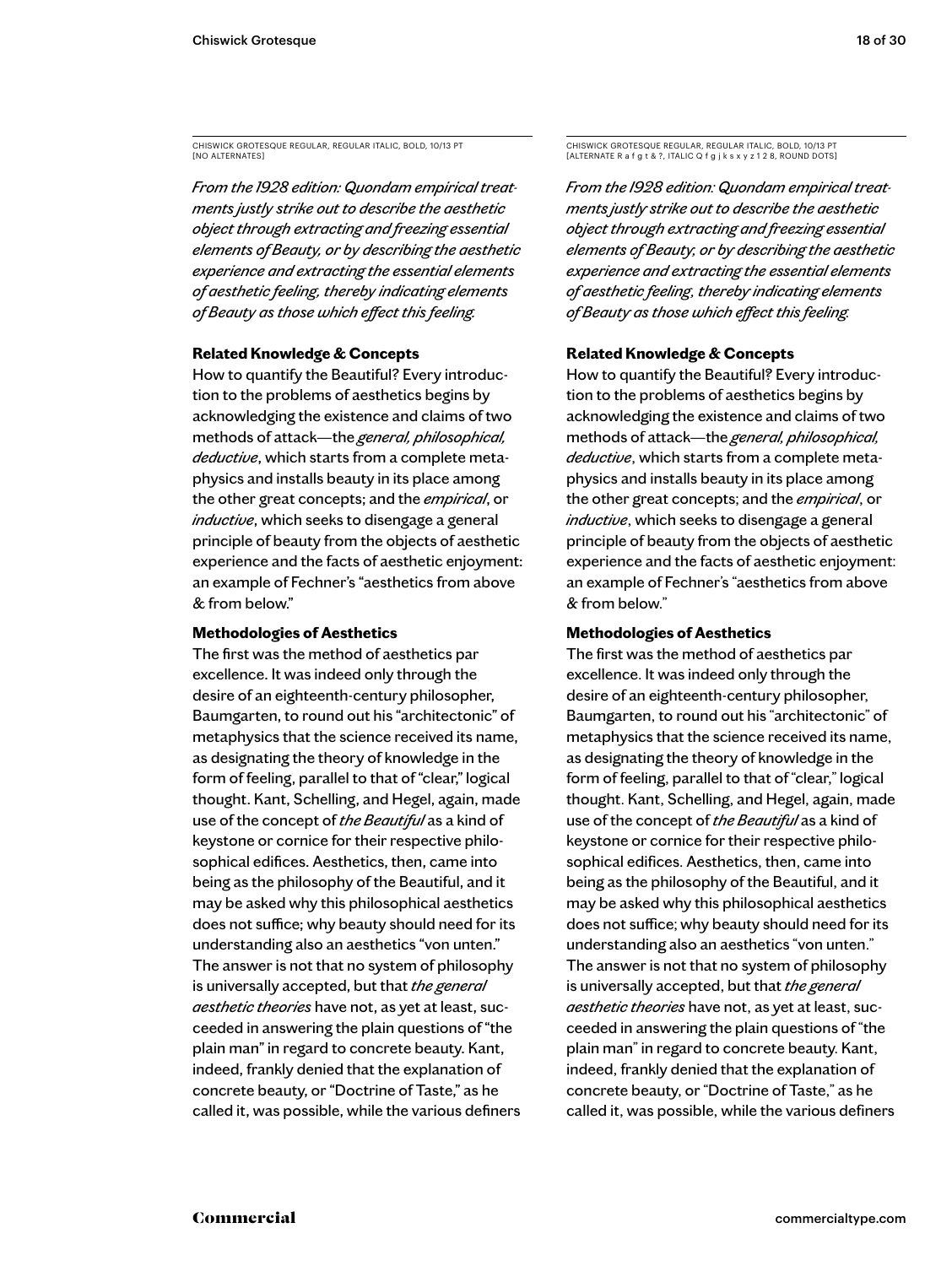Every introduction to the problems of aesthetics begins by acknowledging the existence and claims of two methods of attack—the *general, philosophical, deductive*, which starts from a complete metaphysics and installs beauty in its place among the other great concepts; and the *empirical*, or *inductive*, which seeks to disengage a general principle of beauty from the objects of aesthetic experience and the facts of aesthetic enjoyment: an example of Fechner's "aesthetics from above & from below."

### **Methodologies of Aesthetics**

The first was the method of aesthetics par excellence. It was indeed only through the desire of an eighteenth-century philosopher, Baumgarten, to round out his "architectonic" of metaphysics that the science received its name, as designating the theory of knowledge in the form of feeling, parallel to that of "clear," logical thought. Kant, Schelling, and Hegel, again, made use of the concept of *the Beautiful* as a kind of keystone or cornice for their respective philosophical edifices. Aesthetics, then, came into being as the philosophy of the Beautiful, and it may be asked why this philosophical aesthetics does not suffice; why beauty should need for its understanding also an aesthetics "von unten."

### **The State of Criticism**

The answer is not that no system of philosophy is universally accepted, but that *the general aesthetic theories* have not, as yet at least, succeeded in answering the plain questions of "the plain man" in regard to concrete beauty. Kant, indeed, frankly denied that the explanation of concrete beauty, or "Doctrine of Taste," as he called it, was possible, while the various definers of beauty as "the union of the Real and the Ideal" "the expression of the Ideal to Sense," have done no more than he. No one of *these* aesthetic systems, in spite of volumes of so-called application of their principles to works of art, has been able to furnish a criterion of beauty. The criticism of the generations is summed up in the mild remark of Fechner, in his "Vorschule der Aesthetik," to the effect that the philosophical path leaves one in conceptions that, by reason of their generality, *do not well fit* the particular cases. And so it was that empirical aesthetics arose, which does not seek to answer those plain questions as to the enjoyment of concrete beauty down to its simplest forms, to which philosophical aesthetics had been inadequate. But it is clear that neither has empirical

CHISWICK GROTESQUE REGULAR, REGULAR ITALIC, BOLD, 9/12 PT CHISWICK GROTESQUE SEMIBOLD, SEMIBOLD ITALIC, BLACK, 9/12 PT

**Every introduction to the problems of aesthetics begins by acknowledging the existence and claims of two methods of attack—the** *general, philosophical, deductive***, which starts from a complete metaphysics and installs beauty in its place among the other great concepts; and the** *empirical***, or** *inductive***, which seeks to disengage a general principle of beauty from the objects of aesthetic experience and the facts of aesthetic enjoyment: an example of Fechner's "aesthetics from above & from below."** 

### Methodologies of Aesthetics

**The first was the method of aesthetics par excellence. It was indeed only through the desire of an eighteenth-century philosopher, Baumgarten, to round out his "architectonic" of metaphysics that the science received its name, as designating the theory of knowledge in the form of feeling, parallel to that of "clear," logical thought. Kant, Schelling, and Hegel, again, made use of the concept of** *the Beautiful* **as a kind of keystone or cornice for their respective philosophical edifices. Aesthetics, then, came into being as the philosophy of the Beautiful, and it may be asked why this philosophical aesthetics does not suffice; why beauty should need for its understanding also an aesthetics "von unten."** 

### The State of Criticism

**The answer is not that no system of philosophy is universally accepted, but that** *the general aesthetic theories* **have not, as yet at least, succeeded in answering the plain questions of "the plain man" in regard to concrete beauty. Kant, indeed, frankly denied that the explanation of concrete beauty, or "Doctrine of Taste," as he called it, was possible, while the various definers of beauty as "the union of the Real and the Ideal" "the expression of the Ideal to Sense," have done no more than he. No one of** *these* **aesthetic systems, in spite of volumes of so-called application of their principles to works of art, has been able to furnish a criterion of beauty. The criticism of the generations is summed up in the mild remark of Fechner, in his "Vorschule der Aesthetik," to the effect that the philosophical path leaves one in conceptions that, by reason of their generality,** *do not well fit* **the particular cases. And so it was that empirical aesthetics arose, which does not seek to answer those plain questions as to the enjoyment of concrete beauty down to its simplest forms, to which philosophical aesthetics had been inadequate.**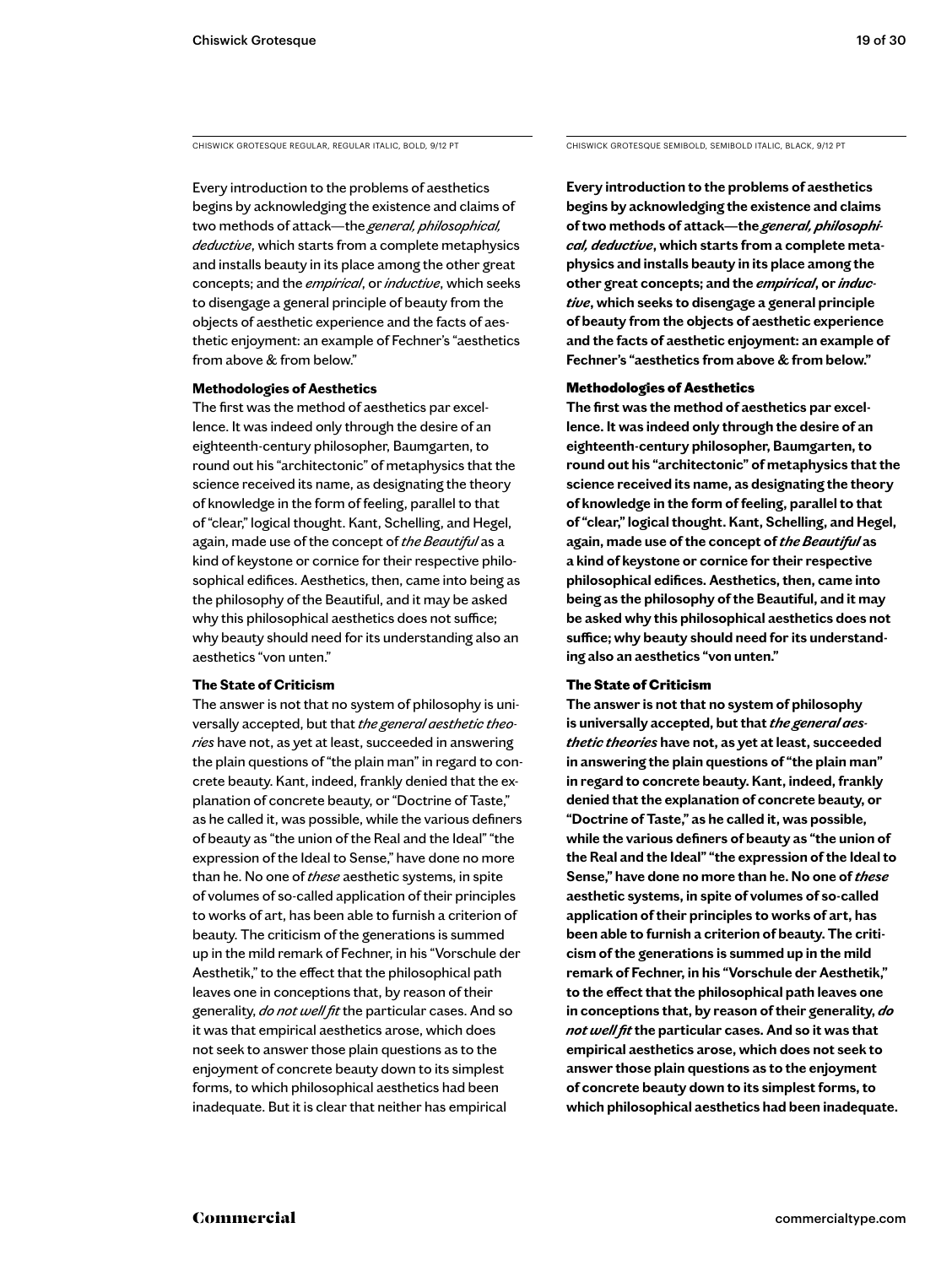Every introduction to the problems of aesthetics begins by acknowledging the existence and claims of two methods of attack—the *general, philosophical, deductive*, which starts from a complete metaphysics and installs beauty in its place among the other great concepts; and the *empirical*, or *inductive*, which seeks to disengage a general principle of beauty from the objects of aesthetic experience and the facts of aesthetic enjoyment: an example of Fechner's "aesthetics from above & from below."

### **Methodologies of Aesthetics**

The first was the method of aesthetics par excellence. It was indeed only through the desire of an eighteenth-century philosopher, Baumgarten, to round out his "architectonic" of metaphysics that the science received its name, as designating the theory of knowledge in the form of feeling, parallel to that of "clear," logical thought. Kant, Schelling, and Hegel, again, made use of the concept of *the Beautiful* as a kind of keystone or cornice for their respective philosophical edifices. Aesthetics, then, came into being as the philosophy of the Beautiful, and it may be asked why this philosophical aesthetics does not suffice; why beauty should need for its understanding also an aesthetics "von unten."

### **The State of Criticism**

The answer is not that no system of philosophy is universally accepted, but that *the general aesthetic theories* have not, as yet at least, succeeded in answering the plain questions of "the plain man" in regard to concrete beauty. Kant, indeed, frankly denied that the explanation of concrete beauty, or "Doctrine of Taste," as he called it, was possible, while the various definers of beauty as "the union of the Real and the Ideal" "the expression of the Ideal to Sense," have done no more than he. No one of *these* aesthetic systems, in spite of volumes of so-called application of their principles to works of art, has been able to furnish a criterion of beauty. The criticism of the generations is summed up in the mild remark of Fechner, in his "Vorschule der Aesthetik," to the effect that the philosophical path leaves one in conceptions that, by reason of their generality, *do not well fit* the particular cases. And so it was that empirical aesthetics arose, which does not seek to answer those plain questions as to the enjoyment of concrete beauty down to its simplest forms, to which philosophical aesthetics had been inadequate. But it is clear that neither has empirical aesthetics said the last word concerning beauty. Criticism is still in a chaotic state that would be impossible if aesthetic theory were firmly grounded. This situation appears

CHISWICK GROTESQUE REGULAR, REGULAR ITALIC, BOLD, 8/11 PT CHISWICK GROTESQUE SEMIBOLD, SEMIBOLD ITALIC, BLACK, 8/11 PT

**Every introduction to the problems of aesthetics begins by acknowledging the existence and claims of two methods of attack—the** *general, philosophical, deductive***, which starts from a complete metaphysics and installs beauty in its place among the other great concepts; and the** *empirical***, or** *inductive***, which seeks to disengage a general principle of beauty from the objects of aesthetic experience and the facts of aesthetic enjoyment: an example of Fechner's "aesthetics from above & from below."** 

### Methodologies of Aesthetics

**The first was the method of aesthetics par excellence. It was indeed only through the desire of an eighteenth-century philosopher, Baumgarten, to round out his "architectonic" of metaphysics that the science received its name, as designating the theory of knowledge in the form of feeling, parallel to that of "clear," logical thought. Kant, Schelling, and Hegel, again, made use of the concept of** *the Beautiful* **as a kind of keystone or cornice for their respective philosophical edifices. Aesthetics, then, came into being as the philosophy of the Beautiful, and it may be asked why this philosophical aesthetics does not suffice; why beauty should need for its understanding also an aesthetics "von unten."** 

### The State of Criticism

**The answer is not that no system of philosophy is universally accepted, but that** *the general aesthetic theories* **have not, as yet at least, succeeded in answering the plain questions of "the plain man" in regard to concrete beauty. Kant, indeed, frankly denied that the explanation of concrete beauty, or "Doctrine of Taste," as he called it, was possible, while the various definers of beauty as "the union of the Real and the Ideal" "the expression of the Ideal to Sense," have done no more than he. No one of** *these* **aesthetic systems, in spite of volumes of so-called application of their principles to works of art, has been able to furnish a criterion of beauty. The criticism of the generations is summed up in the mild remark of Fechner, in his "Vorschule der Aesthetik," to the effect that the philosophical path leaves one in conceptions that, by reason of their generality,** *do not well fit* **the particular cases. And so it was that empirical aesthetics arose, which does not seek to answer those plain questions as to the enjoyment of concrete beauty down to its simplest forms, to which philosophical aesthetics had been inadequate. But it is clear that neither has empirical aesthetics said the last word concerning beauty. Criticism is still in a chaotic state that would be impossible if aesthetic theory were firmly grounded. This situation**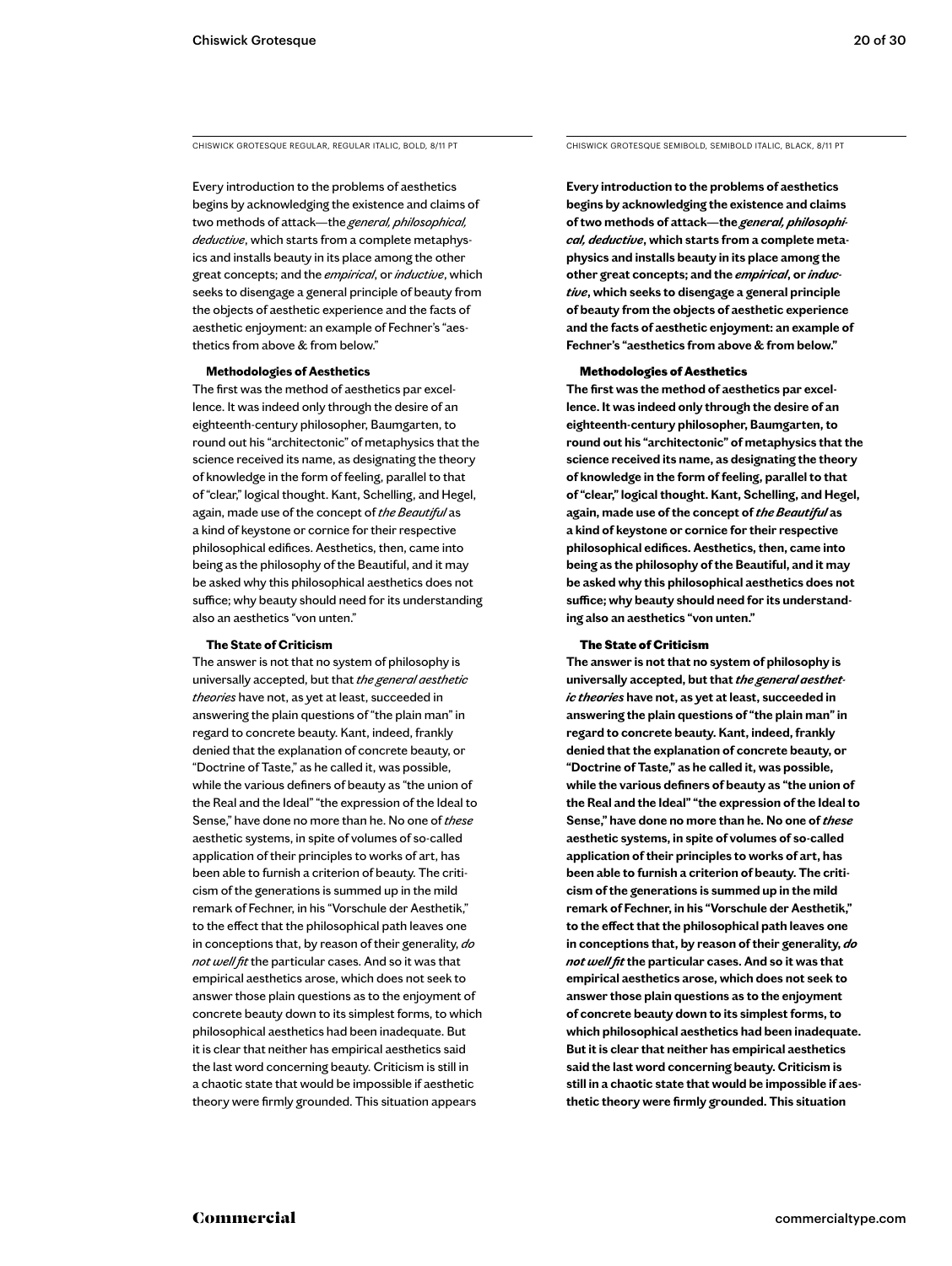CHISWICK GROTESQUE REGULAR, 7/9 PT [TRACKING +8]

SITUATIONIST INTERNATIONAL (SI) was a group of international revolutionaries founded in 1957. With their ideas rooted in Marxism and the 20th century European artistic avantgarde, they advocated experiences of life being alternative to those admitted by the capitalist order, for the fulfillment of human primitive desires and the pursuing of a superior passional quality. For this purpose they suggested and experimented with the construction of situations; the setting up of environments favorable for the fulfillment of such desires. Using methods drawn from the arts, they developed a series of experimental fields of study for the construction of such, like unitary urbanism.

The sense of constructing situations is to fulfill human primitive desires and pursue a superior passional quality. From *Internationale Situationiste #1*: "This alone can lead to the further clarification of these simple basic desires, and to the confused emergence of new desires whose material roots will be precisely the new reality engendered by situationist constructions. We must thus envisage a sort of situationist-oriented psychoanalysis in

CHISWICK GROTESQUE REGULAR, 6/8 PT [TRACKING +8]

SITUATIONIST INTERNATIONAL (SI) was a group of international revolutionaries founded in 1957. With their ideas rooted in Marxism and the 20th century European artistic avantgarde, they advocated experiences of life being alternative to those admitted by the capitalist order, for the fulfillment of human primitive desires and the pursuing of a superior passional quality. For this purpose they suggested and experimented with the construction of situations; the setting up of environments favorable for the fulfillment of such desires. Using methods drawn from the arts, they developed a series of experimental fields of study for the construction of such, like unitary urbanism.

The sense of constructing situations is to fulfill human primitive desires and pursue a superior passional quality. From *Internationale Situationiste #1*: "This alone can lead to the further clarification of these simple basic desires, and to the confused emergence of new desires whose material roots will be precisely the new reality engendered by situationist constructions. We must thus envisage a sort of situationist-oriented psychoanalysis in which, in contrast to the goals pursued by the various currents stemming from Freudianism, each of the participants in this adventure would discover desires for specific ambiences in order to fulfill them. Each person must seek what he loves, what attracts him. Through this method one can tabulate elements out of

CHISWICK GROTESQUE SEMIBOLD, 7/9 PT [TRACKING +8]

**SITUATIONIST INTERNATIONAL (SI) was a group of international revolutionaries founded in 1957. With their ideas rooted in Marxism and the 20th century European artistic avantgarde, they advocated experiences of life being alternative to those admitted by the capitalist order, for the fulfillment of human primitive desires and the pursuing of a superior passional quality. For this purpose they suggested and experimented with the construction of situations; the setting up of environments favorable for the fulfillment of such desires. Using methods drawn from the arts, they developed a series of experimental fields of study for the construction of such, like unitary urbanism.**

**The sense of constructing situations is to fulfill human primitive desires and pursue a superior passional quality. From**  *Internationale Situationiste #1***: "This alone can lead to the further clarification of these simple basic desires, and to the confused emergence of new desires whose material roots will be precisely the new reality engendered by situationist constructions. We must thus envisage a sort of situationist-oriented psychoanalysis** 

CHISWICK GROTESQUE SEMIBOLD, 6/8 PT [TRACKING +8]

**SITUATIONIST INTERNATIONAL (SI) was a group of international revolutionaries founded in 1957. With their ideas rooted in Marxism and the 20th century European artistic avantgarde, they advocated experiences of life being alternative to those admitted by the capitalist order, for the fulfillment of human primitive desires and the pursuing of a superior passional quality. For this purpose they suggested and experimented with the construction of situations; the setting up of environments favorable for the fulfillment of such desires. Using methods drawn from the arts, they developed a series of experimental fields of study for the construction of such, like unitary urbanism.**

**The sense of constructing situations is to fulfill human primitive desires and pursue a superior passional quality. From** *Internationale Situationiste #1***: "This alone can lead to the further clarification of these simple basic desires, and to the confused emergence of new desires whose material roots will be precisely the new reality engendered by situationist constructions. We must thus envisage a sort of situationist-oriented psychoanalysis in which, in contrast to the goals pursued by the various currents stemming from Freudianism, each of the participants in this adventure would discover desires for specific ambiences in order to fulfill them. Each person must seek**  CHISWICK GROTESQUE BOLD, 7/9 PT [TRACKING +8]

**SITUATIONIST INTERNATIONAL (SI) was a group of international revolutionaries founded in 1957. With their ideas rooted in Marxism and the 20th century European artistic avantgarde, they advocated experiences of life being alternative to those admitted by the capitalist order, for the fulfillment of human primitive desires and the pursuing of a superior passional quality. For this purpose they suggested and experimented with the construction of situations; the setting up of environments favorable for the fulfillment of such desires. Using methods drawn from the arts, they developed a series of experimental fields of study for the construction of such, like unitary urbanism.**

**The sense of constructing situations is to fulfill human primitive desires and pursue a superior passional quality. From** *Internationale Situationiste #1***: "This alone can lead to the further clarification of these simple basic desires, and to the confused emergence of new desires whose material roots will be precisely the new reality engendered by situationist construc-**

CHISWICK GROTESQUE BOLD, 6/8 PT [TRACKING +8]

**SITUATIONIST INTERNATIONAL (SI) was a group of international revolutionaries founded in 1957. With their ideas rooted in Marxism and the 20th century European artistic avantgarde, they advocated experiences of life being alternative to those admitted by the capitalist order, for the fulfillment of human primitive desires and the pursuing of a superior passional quality. For this purpose they suggested and experimented with the construction of situations; the setting up of environments favorable for the fulfillment of such desires. Using methods drawn from the arts, they developed a series of experimental fields of study for the construction of such, like unitary urbanism.**

**The sense of constructing situations is to fulfill human primitive desires and pursue a superior passional quality. From** *Internationale Situationiste #1***: "This alone can lead to the further clarification of these simple basic desires, and to the confused emergence of new desires whose material roots will be precisely the new reality engendered by situationist constructions. We must thus envisage a sort of situationist-oriented psychoanalysis in which, in contrast to the goals pursued by the various currents stemming from Freudianism, each of the participants in this adventure would discover desires for specific ambiences in order to fulfill them.**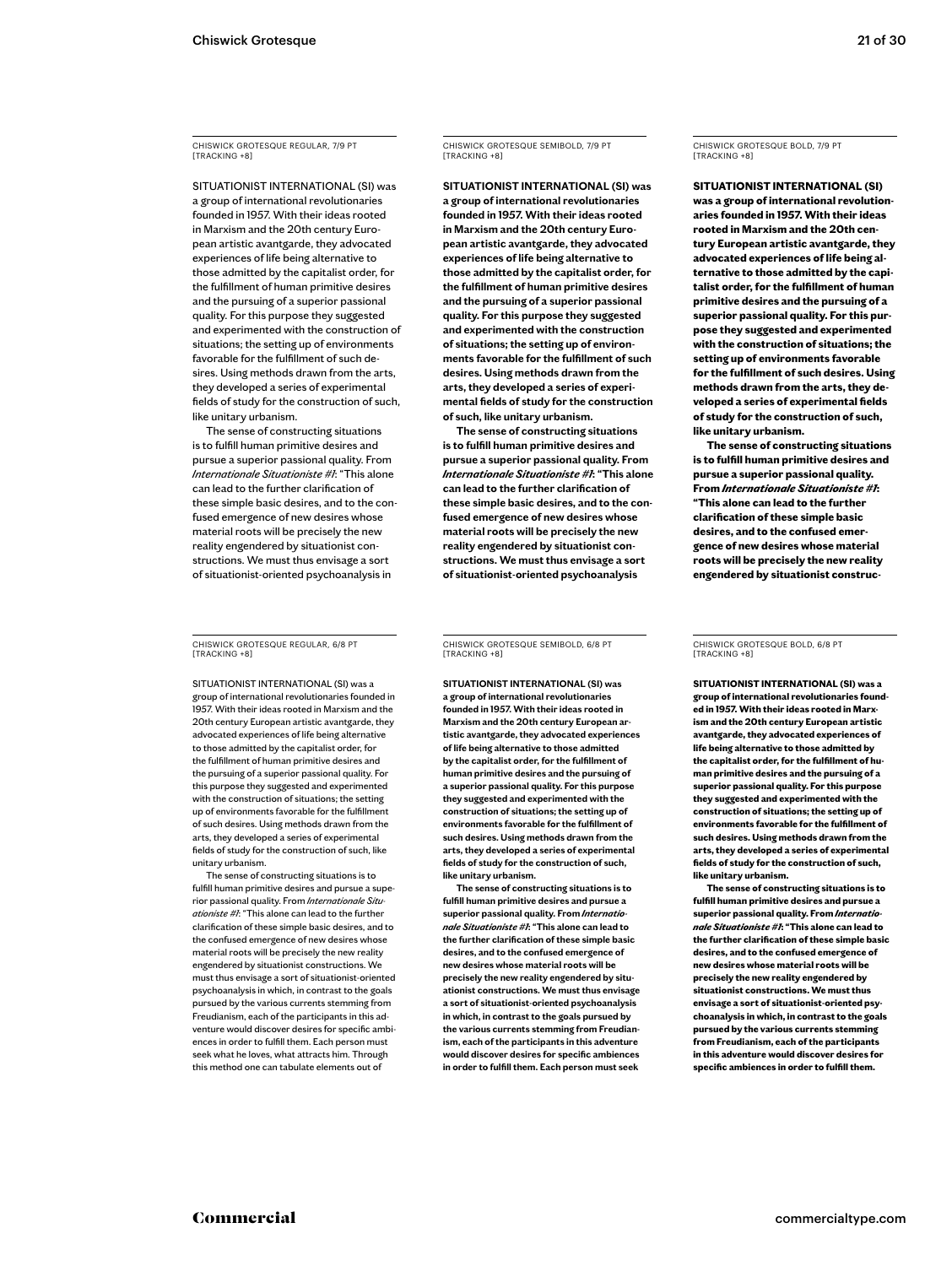CHISWICK GROTESQUE REGULAR, 9/11 PT

The Spanish War, which began in 1739, and the French war which soon followed it occasioned further increase of the debt, which, on the 31st of December 1748, after the war had been concluded by the Treaty of Aix-la-Chapelle, amounted to £78,293,313. The most profound peace of seventeen years continuance had taken no more than £8,328,354. from it. A war of less than nine years' continuance added £31,338,689 to it. (Refer to James Postlethwaite's *The History of the Public Revenue.*) During the administration of Mr. Pelham, the interest of the public debt was reduced, or at least measures were taken for reducing it, from four to three per cent; the sinking fund was increased, and some part of the public debt was paid off. In 1755, before the breaking out of the late war, the funded debt of Great Britain amounted to £72,289,673. On the 5th of January 1763, at the conclusion of the peace, the funded debt amounted to £122,603,336. The unfunded debt

CHISWICK GROTESQUE REGULAR, 9/12 PT

The Spanish War, which began in 1739, and the French war which soon followed it occasioned further increase of the debt, which, on the 31st of December 1748, after the war had been concluded by the Treaty of Aix-la-Chapelle, amounted to £78,293,313. The most profound peace of seventeen years continuance had taken no more than £8,328,354. from it. A war of less than nine years' continuance added £31,338,689 to it. (Refer to James Postlethwaite's *The History of the Public Revenue.*) During the administration of Mr. Pelham, the interest of the public debt was reduced, or at least measures were taken for reducing it, from four to three per cent; the sinking fund was increased, and some part of the public debt was paid off. In 1755, before the breaking out of the late war, the funded debt of Great Britain amounted to £72,289,673. On the 5th of January 1763, at the conclusion of the peace, the funded debt amounted to £122,603,336. The unfunded debt

CHISWICK GROTESQUE REGULAR, 9/13 PT

The Spanish War, which began in 1739, and the French war which soon followed it occasioned further increase of the debt, which, on the 31st of December 1748, after the war had been concluded by the Treaty of Aix-la-Chapelle, amounted to £78,293,313. The most profound peace of seventeen years continuance had taken no more than £8,328,354. from it. A war of less than nine years' continuance added  $£31,338,689$  to it. (Refer to James Postlethwaite's *The History of the Public Revenue.*) During the administration of Mr. Pelham, the interest of the public debt was reduced, or at least measures were taken for reducing it, from four to three per cent; the sinking fund was increased, and some part of the public debt was paid off. In 1755, before the breaking out of the late war, the funded debt of Great Britain amounted to £72,289,673. On the 5th of January 1763, at the conclusion of the peace, the funded debt amounted to £122,603,336. The unfunded debt

CHISWICK GROTESQUE REGULAR, 9/14 PT

The Spanish War, which began in 1739, and the French war which soon followed it occasioned further increase of the debt, which, on the 31st of December 1748, after the war had been concluded by the Treaty of Aix-la-Chapelle, amounted to £78,293,313. The most profound peace of seventeen years continuance had taken no more than £8,328,354. from it. A war of less than nine years' continuance added  $£31,338,689$  to it. (Refer to James Postlethwaite's *The History of the Public Revenue.*) During the administration of Mr. Pelham, the interest of the public debt was reduced, or at least measures were taken for reducing it, from four to three per cent; the sinking fund was increased, and some part of the public debt was paid off. In 1755, before the breaking out of the late war, the funded debt of Great Britain amounted to £72,289,673. On the 5th of January 1763, at the conclusion of the peace, the funded debt amounted to £122,603,336. The unfunded debt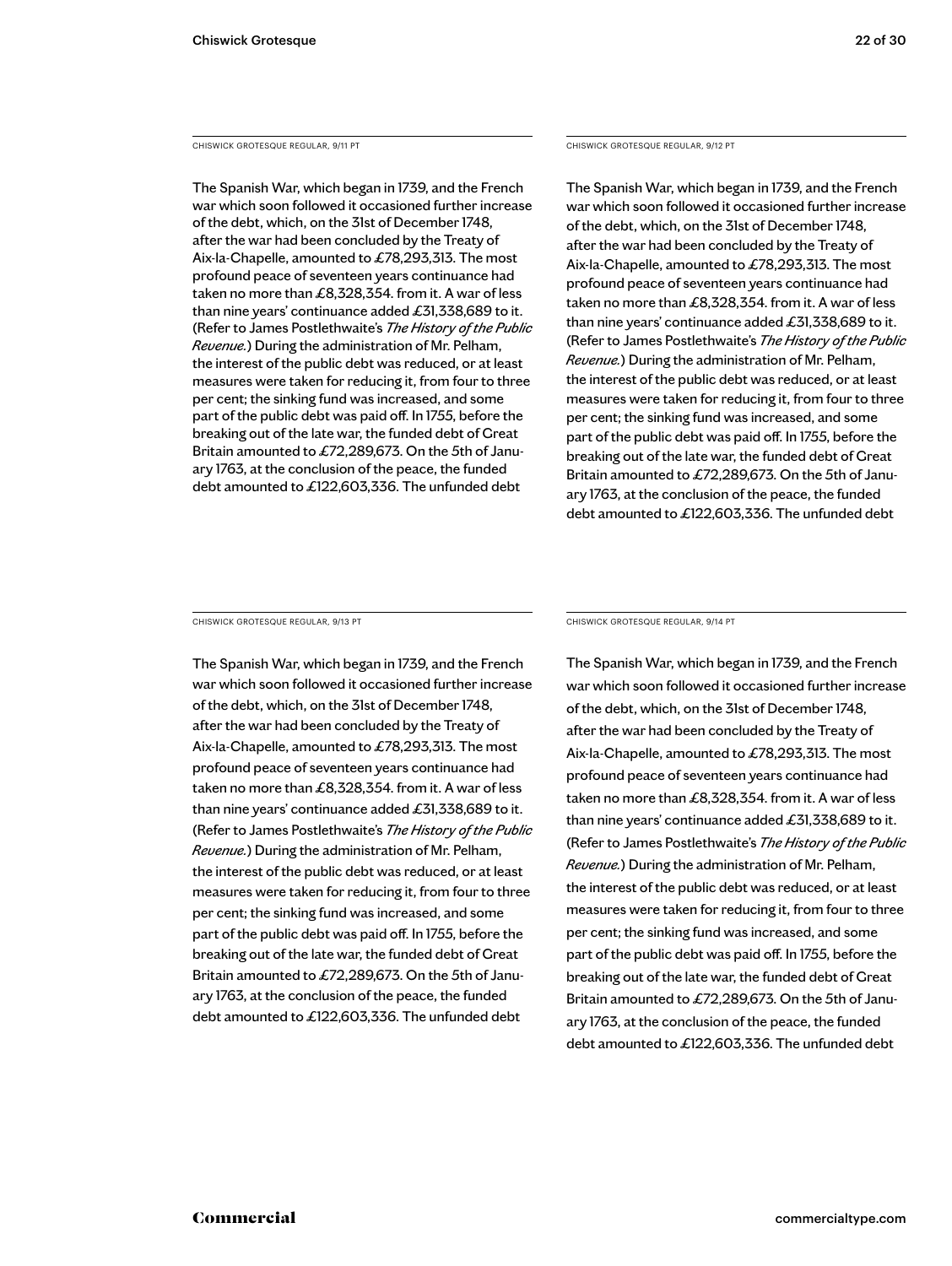### ČESKÝ (CZECH) CHISWICK GROTESQUE REGULAR, REGULAR ITALIC, 9/12 PT

Ačkoli klimšova nenapsala knih mnoho, přece zná ji ta naše četbychtivá mládež tuze dobře. Zná ji zejména z knih: Z jara do léta, Kniha báchorek, Paleček a Malenka, Z ráje, Rodinná skřínka a j., a pak z různých časopisů pro mládež, do nichž velice pilně přispívá. Její práce vesměs děti naše rády čítají, poněvadž skutečně vynikají vším, čeho se na dobré četbě žádá. *Však Klimšova také pracuje s láskou, pracuje opravdově vážně a nevydá nic na světlo, co by důkladně nepodrobila soudu svému i soudu jiných*. A to právě dodává jejím prácem té pravé ceny. Nuže seznammež se se životem této tiché a skromné pracovnice, seznammež se i s jejími pěknými spisy. Klimšova narodila se 7. dne měsíce prosince roku 1851. v Poličce. Otec její byl dosti zámožným a váženým měšťanem, měltě v Poličce dům a byl dlouhá léta členem obecního zastupitelstva, ba i městským radním. *Při domě měli Klimšovi zahrádku.* Něžná matka Bohumilčina milovala totiž velice květiny a při tom lnula také velikou láskou ku zvířatům. Byla dobra, o vše, ale zvláště o děti své starostliva, při tom pilna, šetrna a skoro až příliš skromna. Podobala se, zvláště v pozdějším svém věku, na vlas těm prostosrdečným a milým paním,

### DEUTSCH (GERMAN) CHISWICK GROTESQUE REGULAR, REGULAR ITALIC, 9/12 PT

Sehen wir das Gesamtbild unseres heutigen Lebens nur mit unseren Augen an, so können wir die Folgerung ziehen, daß dieses Gebilde einen chaotischen Charakter trägt, und es kann uns nicht wundern, daß diejenigen, welche sich in diesem scheinbaren Chaos unwohl fühlen, der Welt entfliehen oder sich in geistigen Abstraktionen verlieren wollen. *Doch jedenfalls muß es uns klar sein, daß diese Flucht vor der Wirklichkeit ein ebenso großer Irrtum ist wie jene Anlehnung an den reinsten Materialismus*. Weder die Flucht in das Mittelalter, noch der von verschiedenen Kunsthistorikern empfohlene Wiederaufbau des Olympos kann und die Lösung bringen. Unsere Zeit hat eine andere Mission zu erfüllen als die des Mittelalters und des Hellenismus. Um die Aufgabe unserer Zeit richtig zu verstehen, ist es notwendig, daß wir nicht nur mit unseren Augen, sondern vielmehr mit unseren innerlichen Sinnesorganen die Lebensstruktur erfassen. Haben wir einmal die Synthese des Lebens aus der Tiefe unseres Wesens gewonnen und als Inhalt von Kultur und Kunst anerkannt, so wird es uns nicht schwer fallen an Hand von Dokumenten, die uns die Tradition liefert, der Lösung des Problems näher

### DANSK (DANISH) CHISWICK GROTESQUE REGULAR, REGULAR ITALIC, 9/12 PT

Der var en lille havfisk af god familie, navnet husker jeg ikke, det må de lærde sige dig. Den lille fisk havde attenhundrede søskende, alle lige gamle; de kendte ikke deres fader eller moder, de måtte straks skøtte sig selv og svømme om, men det var en stor fornøjelse; vand havde de nok at drikke, hele verdenshavet, føden tænkte de ikke på, den kom nok; hver ville følge sin lyst, hver ville få sin egen historie, ja det tænkte heller ingen af dem på. *Solen skinnede ned i vandet, det lyste om dem, det var så klart, det var en verden med de forunderligste skabninger*, og nogle så gruelig store, med voldsomme gab, de kunne sluge de attenhundrede søskende, men det tænkte de heller ikke på, for ingen af dem var endnu blevet slugt. De små svømmede sammen, tæt op til hverandre, som sildene og makrellerne svømmer; men som de allerbedst svømmede i vandet og tænkte på ingenting, sank, med forfærdelig lyd, ovenfra, midt ned imellem dem, en lang, tung ting, der slet ikke ville holde op; længere og længere strakte den sig, og hver af småfiskene, som den ramte, blev kvast eller fik et knæk, som de ikke kunne forvinde. Alle småfisk, de store med, lige oppe fra havets flade og

### ESPAÑOL (SPANISH)

CHISWICK GROTESQUE REGULAR, REGULAR ITALIC, 9/12 PT

En esta conferencia no pretendo, como en anteriores, definir, sino subrayar; no quiero dibujar, sino sugerir. Animar, en su exacto sentido. Herir pájaros soñolientos. Donde haya un rincón oscuro, poner un reflejo de nube alargada y regalar unos cuantos espejos de bolsillo a las señoras que asisten. *He querido bajar a la ribera de los juncos. Por debajo de las tejas amarillas*. A la salida de las aldeas, donde el tigre se come a los niños. Estoy en este momento lejos del poeta que mira el reloj, lejos del poeta que lucha con la estatua, que lucha con el sueño, que lucha con la anatomía; he huido de todos mis amigos y me voy con aquel muchacho que se come la fruta verde y mira cómo las hormigas devoran al pájaro aplastado por el automóvil. Por las calles más puras del pueblo me encontraréis; por el aire viajero y la luz tendida de las melodías que Rodrigo Caro llamó "reverendas madres de todos los cantares". Por todos los sitios donde se abre la tierna orejita rosa del niño o la blanca orejita de la niña que espera, llena de miedo, el alfiler que abra el agujero para la arracada. En todos los paseos que yo he dado por España, un poco cansado de catedrales, de piedras muertas, de paisajes con alma,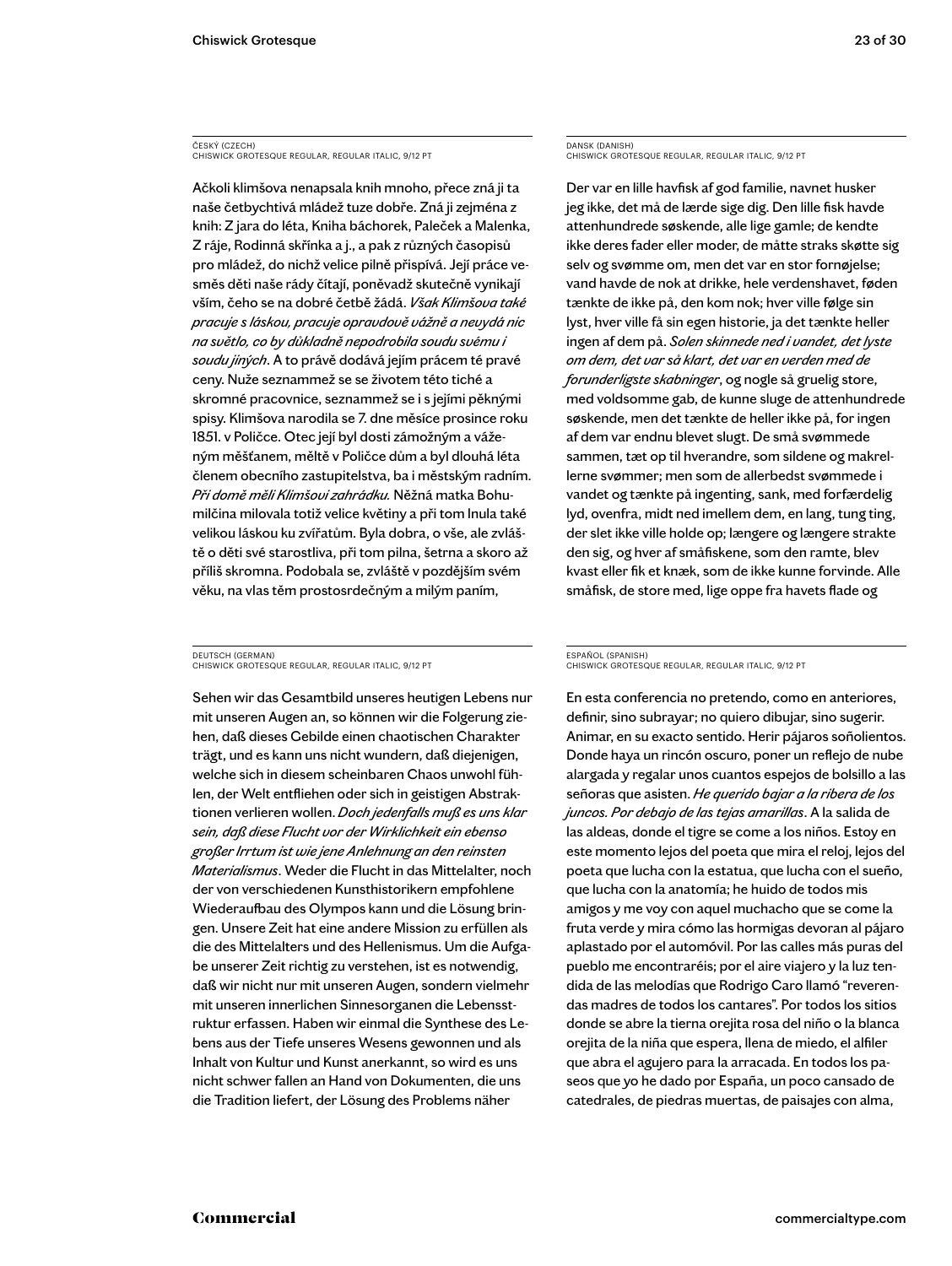FRANÇAIS (FRENCH) CHISWICK GROTESQUE REGULAR, REGULAR ITALIC, 9/12 PT

Dada a son origine dans le dictionnaire. C'est terriblement simple. En français cela signifie «cheval de bois». En allemand «va te faire, au revoir, à la prochaine». En roumain «oui en effet, vous avez raison, c'est ça, d'accord, vraiment, on s'en occupe», etc. *C'est un mot international. Seulement un mot et ce mot comme mouvement.* Très facile à comprendre. Lorsqu'on en fait une tendance artistique, cela revient à vouloir supprimer les complications. Psychologie Dada. Allemagne Dada y compris indigestions et crampes brouillardeuses, littérature Dada, bourgeoisie Dada et vous, très vénérés poètes, vous qui avez toujours fait de la poésie avec des mots, mais qui n'en faites jamais du mot lui-même, vous qui tournez autour d'un simple point en poétisant. Guerre mondiale Dada et pas de fin, révolution Dada et pas de commencement. Dada, amis et soi-disant poètes, très estimés fabricateurs et évangélistes Dada Tzara, Dada Huelsenbeck, Dada m'dada, Dada m'dada, Dada mhm, dada dera dada, Dada Hue, Dada Tza. Comment obtenir la béatitude ? En disant Dada. Comment devenir célèbre? En disant Dada. D'un geste noble et avec des manières raffinées.

MAGYAR (HUNGARIAN) CHISWICK GROTESQUE REGULAR, REGULAR ITALIC, 9/12 PT

Hajnali két órakor a segédtiszt belépett a tábornok szobájába és jelentette, hogy a járőrök elindultak a hodricsi úton. Az asztalra állított petróleumlámpa körül szétteregetett tereprajzok és jelentések hevertek, rajtuk keresztbe dobva egy ezüstgombos lovaglópálca. A tábornok a szoba közepén állt és hideg arccal hallgatta a segédtiszt szavait. Kurtára nyírt szakála rőtesen csillogott a lámpafényben. *Aranykeretes szemüvege mögül jeges nyugalommal csillámlottak elő kék szemei.* Csupa energia volt ez a hat láb magas, karcsú ember, aki egy hónap előtt vette át a feldunai hadtest parancsnokságát. De most mégis, mintha valami fáradtságot vagy inkább fásultságot árultak volna el mozdulatai. Némán bólintott s mikor a segédtiszt mögött becsukódott az ajtó, kimerülten dobta magát a kopott díványra. Két nap óta mindig talpon volt s egyik izgalom a másik után érte. A Szélakna irányában fekvő főcsapat felé haladó ellenség már egy napi előnyt nyert a Zsarnócra kirendelt zászlóalj parancsnokának ügyetlensége folytán. Első felindulásában maga vette át a zászlóalj vezényletét s negyvennyolc óra óta egy percre le nem hunyta a szemét. Izgatta az is, hogy esetleg elvágják a derékITALIANO (ITALIAN) CHISWICK GROTESQUE REGULAR, REGULAR ITALIC, 9/12 PT

Dapprima, ripetendendo l'errore commesso in gioventù, scrisse di animali che conosceva poco, e le sue favole risonarono di ruggiti e barriti. Poi si fece più umano, se così si può dire, scrivendo degli animali che credeva di conoscere. *Così la mosca gli regalò una gran quantità di favole dimostrandosi un animale più utile di quanto si creda*. In una di quelle favole ammirava la velocità del dittero, velocità sprecata perchè non gli serviva nè a raggiungere la preda nè a garantire la sua incolumità. Qui faceva la morale una testuggine. Un'altra favola esaltava la mosca che distruggeva le cose sozze da essa tanto amate. Una terza si meravigliava che la mosca, l'animale più ricco d'occhi, veda tanto imperfettamente. Infine una raccontava di un uomo che, dopo di aver schiacciato una mosca noiosa, le gridò: "Ti ho beneficata; ecco che non sei più una mosca". Con tale sistema *era facile di avere ogni giorno* la favola pronta col caffè del mattino. Doveva venire la guerra ad insegnargli che la favola poteva divenire un'espressione del proprio animo, il quale così inseriva la mummietta nella macchina della vita, quale un suo organo. Ed ecco come avvenne. Allo scoppio della guerra italiana, Mario temette che il

### POLSKI (POLISH) CHISWICK GROTESQUE REGULAR, REGULAR ITALIC, 9/12 PT

Od wczoraj jakiś niepokój panuje w uliczce. Stary Mendel dziwi się i częściej niż zwykle nakłada krótką łajkę patrząc w okno. Tych ludzi nie widział on tu jeszcze. Gdzie idą? Po co przystają z robotnikami, śpieszącymi do kopania fundamentów pod nowy dom niciarza Greulicha? Skąd się tu wzięły te obszarpane wyrostki? Dlaczego patrzą tak po sieniach? Skąd mają pieniądze, że idą w pięciu do szynku? Stary Mendel kręci głową, smokcząc mały, silnie wygięty wiśniowy cybuszek. *On zna tak dobrze tę uliczkę cichą. Jej fizjonomię, jej ruch.* jej głosy, jej tętno. Wie, kiedy zza którego węgła wyjrzy w dzień pogodny słońce; ile dzieci przebiegnie rankiem, drepcąc do ochronki, do szkoły; ile zwiędłych dziewcząt w ciemnych chustkach, z małymi blaszeczkami w ręku przejdzie po trzy, po cztery, do fabryki cygar na robotę; ile kobiet przystanie z koszami na starym, wytartym chodniku, pokazując sobie zakupione jarzyny, skarżąc się na drogość jaj, mięsa i masła; ilu wyrobników przecłapie środkiem bruku, ciężkim chodem nóg obutych w trepy, niosąc pod pachą węzełki, a w ręku cebrzyki, kielnie, liny. siekiery, piły. Ba, on i to nawet wie może. ile wróbli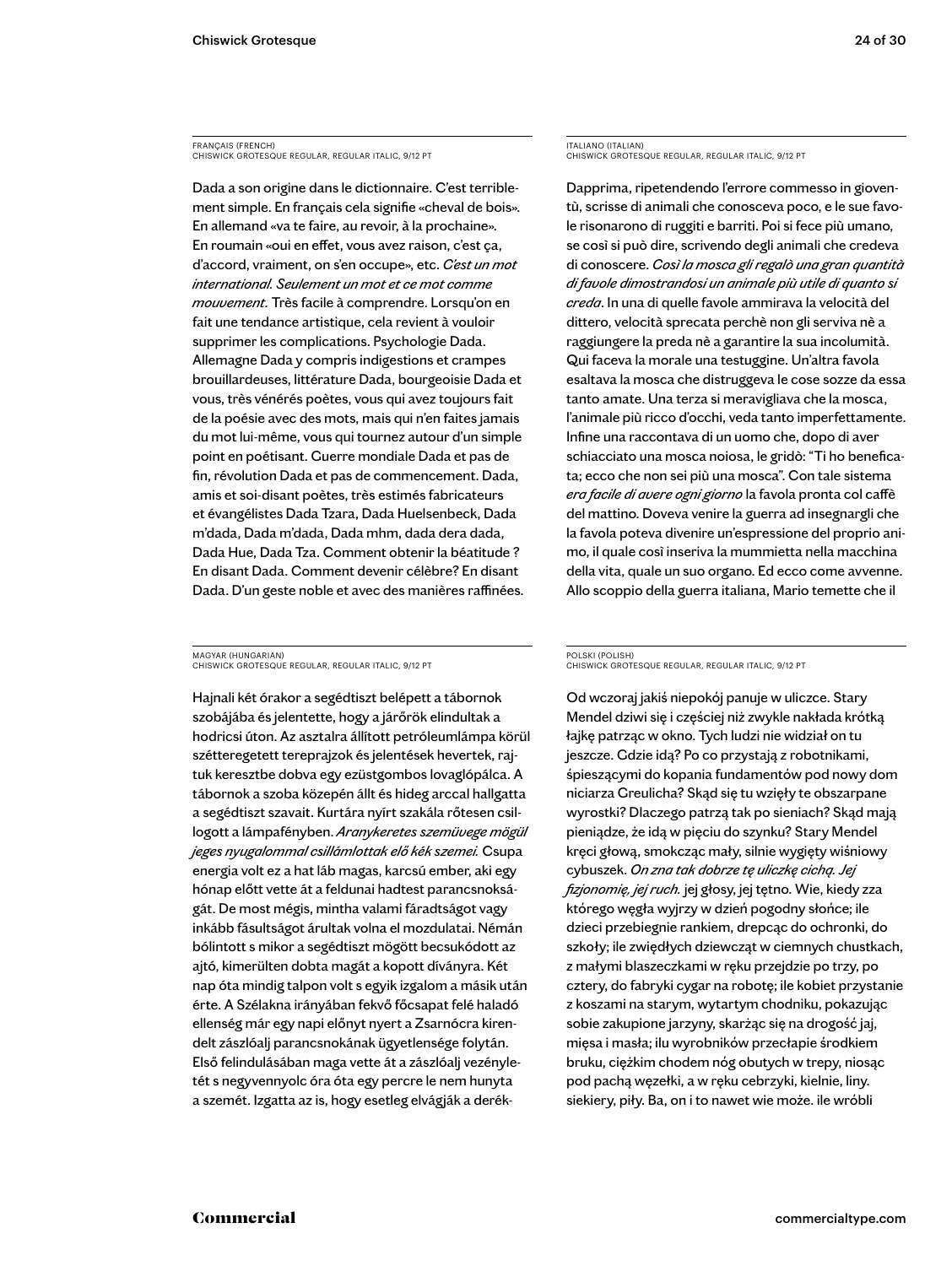PORTUGUÊS (PORTUGUESE) CHISWICK GROTESQUE REGULAR, REGULAR ITALIC, 9/12 PT

D. Benedita levantou-se, no dia seguinte, com a idéia de escrever uma carta ao marido, uma longa carta em que lhe narrasse a festa da véspera, nomeasse os convivas e os pratos, descrevesse a recepção noturna, e, principalmente, desse notícia das novas relações com D. Maria dos Anjos. A mala fechava-se às duas horas da tarde, *D. Benedita acordara às nove, e, não morando longe (morava no Campo da Aclamação), um escravo levaria a carta ao correio muito a tempo.* Demais, chovia; D. Benedita arredou a cortina da janela, deu com os vidros molhados; era uma chuvinha teimosa, o céu estava todo brochado de uma cor pardo-escura, malhada de grossas nuvens negras. Ao longe, viu flutuar e voar o pano que cobria o balaio que uma preta levava à cabeça: concluiu que ventava. Magnífico dia para não sair, e, portanto, escrever uma carta, duas cartas, todas as cartas de uma esposa ao marido ausente. Ninguém viria tentá-la. Enquanto ela compõe os babadinhos e rendas do roupão branco, um roupão de cambraia que o desembargador lhe dera em 1862, no mesmo dia aniversário, 19 de setembro, convido a leitora a observar- -lhe as feições. Vê que não lhe dou Vênus; também não

### SVENSKA (SWEDISH) CHISWICK GROTESQUE REGULAR, REGULAR ITALIC, 9/12 PT

Klockan var mellan åtta och nio den vackra majmorgonen, då Arvid Falk efter scenen hos brodern vandrade gatorna framåt, missnöjd med sig själv, missnöjd med brodern och missnöjd med det hela. Han önskade att det vore mulet och att han hade dåligt sällskap. Att han var en skurk, det trodde han icke fullt på, *men han var icke nöjd med sig själv, han var så van att ställa höga fordringar på sig,* och han var inlärd att i brodern se ett slags styvfar, för vilken han hyste stor aktning, nästan vördnad. Men även andra tankar döko upp och gjorde honom bekymrad. Han var utan pengar och utan sysselsättning. Detta senare var kanske det värsta ty sysslolösheten var honom en svår fiende, begåvad med en aldrig vilande fantasi som han var. Under ganska obehagliga funderingar hade han kommit ner på Lilla Trädgårdsgatan; han följde vänstra trottoaren utanför Dramatiska Teatern och befann sig snart inne på Norrlandsgatan; han vandrade utan mål och gick rätt fram; snart började stenläggningen bli ojämn, träkåkar efterträdde stenhusen, illa klädda människor kastade misstänksamma blickar på den snyggt klädde personen som så tidigt besökte deras kvarter och utsvultna

### SUOMI (FINNISH) CHISWICK GROTESQUE REGULAR, REGULAR ITALIC, 9/12 PT

He olivat ystäviä ystävyydessä, joka oli läheisempää kuin veljeys. Nello oli pieni Ardennelainen — Patras suuri Flamandilainen. He olivat saman ikäisiä vuosilla mitattuna, mutta kuitenkin toinen oli vielä nuori, toinen oli jo vanha. He olivat asuneet yhdessä koko ikänsä; molemmat he olivat orpoja ja kurjia sekä saivat leipänsä samasta kädestä. *Se oli ollut heidän siteensä alku, heidän ensimmäinen sympatian säikeensä;* se oli vahvistunut päivä päivältä ja kasvanut heidän mukanaan kiinteänä ja erottamattomana niin, että he alkoivat rakastaa toisiansa erittäin paljon. Heidän kotinsa oli pieni mökki pienen Flamandilaisen kylän reunalla, peninkulman päässä Antverpenistä. Kylä sijaitsi leveiden laidunkaistaleiden ja viljavainioiden välissä, ja sen läpi virtaavan suuren kanavan reunamilla kasvoi pitkät rivit tuulessa taipuvia poppeleita ja tervaleppiä. Siinä oli parikymmentä maatilaa ja taloa, joiden ikkunaluukut olivat kirkkaan vihreät tai taivaansiniset ja katot ruusunpunaiset tai mustavalkoiset sekä seinät niin valkoisiksi maalatut, että ne loistivat auringossa kuin puhdas lumi. Kylän keskustassa oli tuulimylly pienellä sammalta kasvavalla rinteellä, se oli maamerkkinä kaikelle ympäröivälle ta-

### TÜRKÇE (TURKISH) CHISWICK GROTESQUE REGULAR, REGULAR ITALIC, 9/12 PT

Sadık genç, araladığı kapıyı çekince, yine birden kararan sanduka sükunu içinde, İskender Paşa, galeyansız ibadetine başlardı. Artık dünyaya dair hiçbir ümidi kalmamıştı. İstediği yalnız bir iman selametiydi. *Vâkıa korkak bir adam değildi. Ama, muhakkak bir ölümü her gün, her saat, her dakika, hatta her saniye beklemek… Onun cesaretini kırmış, sinirlerini zayıflatmıştı.* Düşündükçe, ensesinde soğuk bir satırın sarih temasını duyar gibi oluyordu. Bu sarih temas silinirken karşısına kendi boğuk hayali gelirdi; gözleri patlamış, kavuğu bir tarafa yuvarlanmış, boynu yağlı bir kement ile sıkılmış, ayağından pabuçları çıkmış, ipek kuşağı çözülmüş, karanlık, köpüklü ağzından siyah dili sarkmış bir naaş… İskender Paşa'nın yerde sürünen ölüsü! Titrer, gözlerini oğuşturur, yine salât-ü selamlarını çekmeye başlardı. Yakın akıbetinin bu uzvî hatırası o kadar bariz, o kadar kuvvetliydi ki… Çocukluğunun saf muhayyilesini süsleyen cennet bahçelerini, hûri, gılman alaylarını, Tûba ağacını, Sırat köprüsünü şimdi düşünemiyordu bile… Zihni durmuştu. Sinirleri, beyni pek yorgundu. Yemek yiyemiyordu. Boğazına kurşundan bir yumruk tıkanmıştı. Yalnız ara sıra su içerdi. Abdestini tazelemeye kalktığı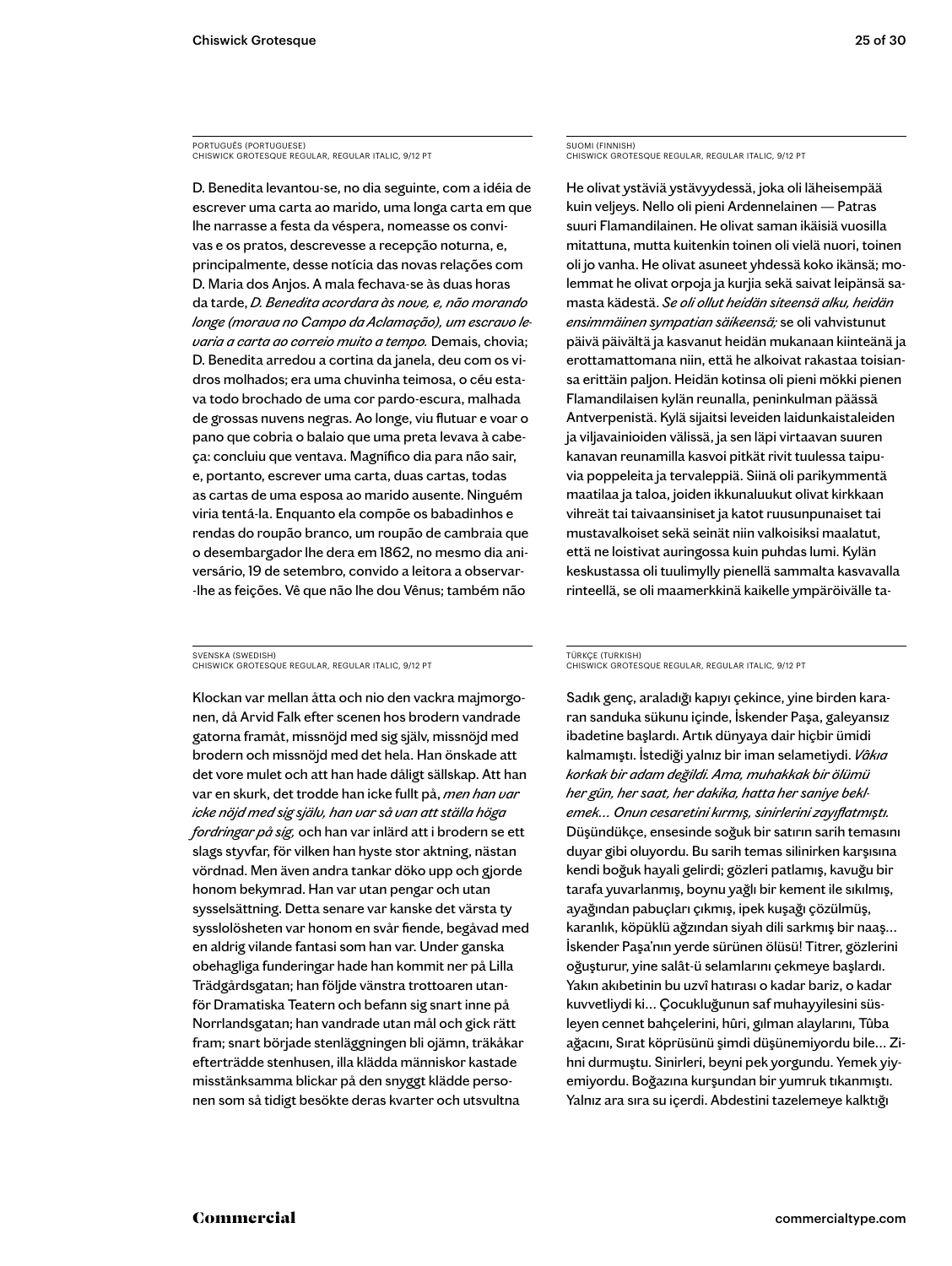| <b>UPPERCASE</b>                            | ABCDEFGHIJKLMNOPQRSTUVWXYZ                                                                                                                                                                                                                                             |  |  |  |  |
|---------------------------------------------|------------------------------------------------------------------------------------------------------------------------------------------------------------------------------------------------------------------------------------------------------------------------|--|--|--|--|
|                                             |                                                                                                                                                                                                                                                                        |  |  |  |  |
| LOWERCASE                                   | abcdefghijklmnopqrstuvwxyz                                                                                                                                                                                                                                             |  |  |  |  |
| STANDARD PUNCTUATION                        | ¡!¿?.,:;-——()[]{}/ \&@*""''·",«»↔ \$•¶†‡©®™                                                                                                                                                                                                                            |  |  |  |  |
| ALL CAP PUNCTUATION                         | $i\dot{\epsilon}$ ---()[]{}/ \@«»<>                                                                                                                                                                                                                                    |  |  |  |  |
| LIGATURES                                   | fb ff fh fi fi fk fl ffb ffh ffi ffi ffk ffl                                                                                                                                                                                                                           |  |  |  |  |
| PROPORTIONAL LINING<br>default figures      | \$£€¥1234567890¢f%‰ <sup>a</sup> °#°<+=-x÷>                                                                                                                                                                                                                            |  |  |  |  |
| PREBUILT FRACTIONS                          | $\frac{1}{2}$ $\frac{1}{3}$ $\frac{2}{3}$ $\frac{1}{4}$ $\frac{3}{4}$ $\frac{1}{8}$ $\frac{3}{8}$ $\frac{5}{8}$ $\frac{7}{8}$                                                                                                                                          |  |  |  |  |
| <b>NUMERATORS &amp;</b><br>DENOMINATORS     | H1234567890/1234567890                                                                                                                                                                                                                                                 |  |  |  |  |
| <b>SUPERSCRIPT &amp;</b><br><b>SUBSCRIP</b> | $\text{H}^{1234567890} \text{H}_{1234567890}$                                                                                                                                                                                                                          |  |  |  |  |
| STYLISTIC ALTERNATES                        | QR afgt ff ¿? Hė & RRŘ àáâãäåāǎąåĝǧġģṭťt<br>$128$ $\frac{1}{2}$ $\frac{1}{9}$ $\frac{1}{8}$ $\frac{1}{8}$ $\frac{1}{4}$ $\frac{1}{8}$ $H^{12}$ $H_{12}$ $H^{12}/_{12}$<br>ij <sub>ij</sub> ŀ¿?¿?.,:;"""·", Hi¿¿ ÄĊËĖÇĊĨĶĻĿŅÖŖŖŞŢÜŴŸŻ<br>ääċëėģġģġïijiķļŀņ'nöŗșţţüẅÿijż |  |  |  |  |
| ACCENTED UPPERCASE                          | ÁÂÀÄÅÃĂĀĄÅÆÆÇĆČĈĊĎĐÉÊÈËĔĖĒĘČĈÇ<br>ĊĦĤIÍĨĬĬĨĨĬĨĬĴĶŁĹĽĻĿÑŃŇŅŊÓÔŎŎŐŎŌØØ<br>ŒŔŘŖŠŚŞŜŞÞŤŢŦÚÛÙÜŬŰŪŲŮŨŴŴŴŴÝŶ<br>ŶŸIJŽŹŻ                                                                                                                                                       |  |  |  |  |
| ACCENTED LOWER CASE                         | áâàäåãăāąåææçćčĉċďđðéêèëĕėēęğĝģģħĥıíîìïiī<br>jĩĭiĵjķłĺľḷŀñńňṇ'nŋóôòöõőōøǿœŕřṛßšśşŝşþťṭŧúûù<br>üŭűūųůũẃŵẁẅýŷỳÿijžźż                                                                                                                                                     |  |  |  |  |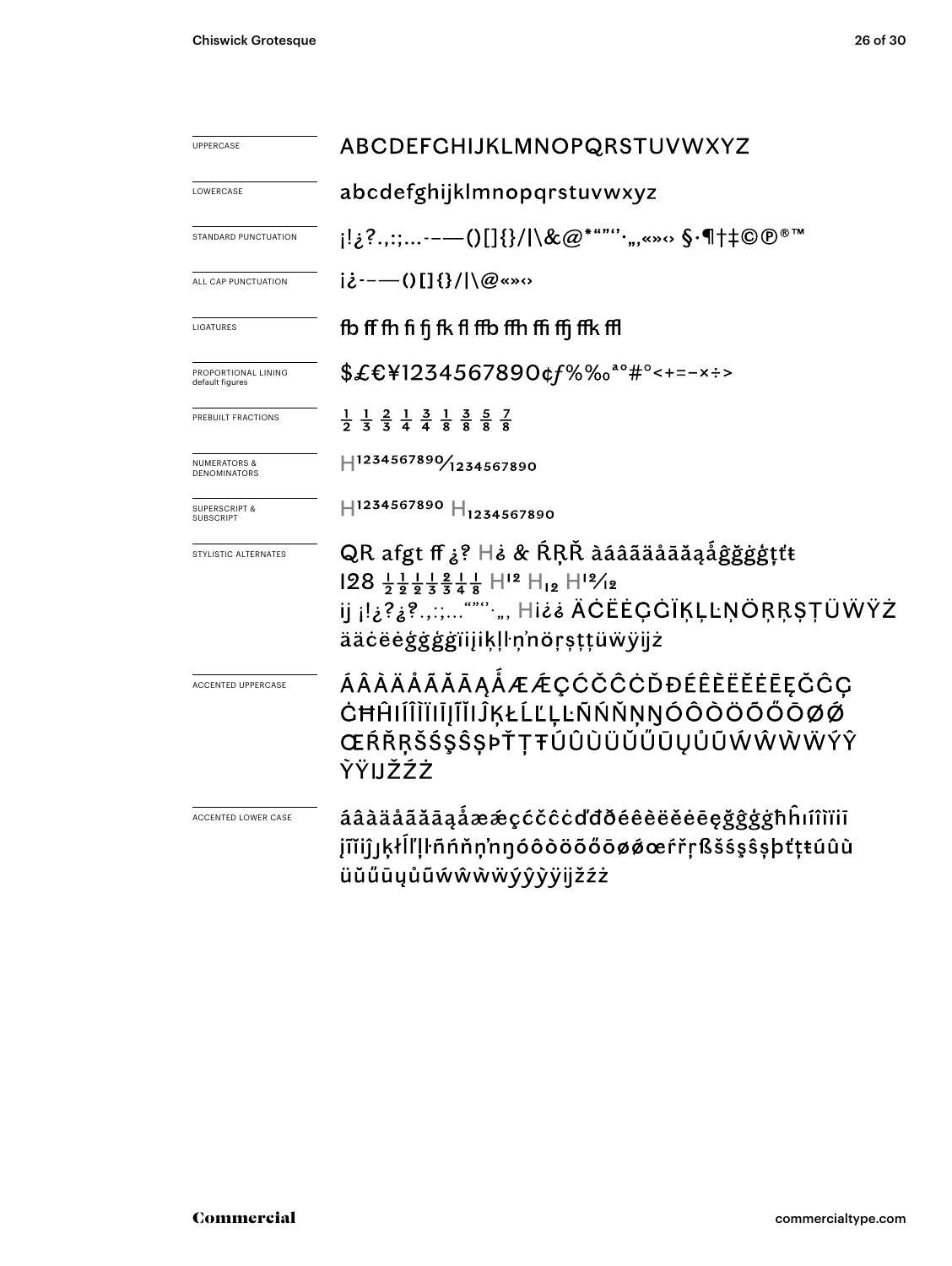| UPPERCASE                                      | <b>ABCDEFCHIJKLMNOPQRSTUVWXYZ</b>                                                                                             |  |  |  |
|------------------------------------------------|-------------------------------------------------------------------------------------------------------------------------------|--|--|--|
| LOWERCASE                                      | abcdefghijklmnopqrstuvwxyz                                                                                                    |  |  |  |
| STANDARD PUNCTUATION                           | <i>;!¿?.,:;-—()[]{}/\\&amp;@*""''<sub>`</sub>,,«»</i> ω \$·¶†‡©®®™                                                            |  |  |  |
| ALL CAP PUNCTUATION                            | $i\dot{z}$ ----()[]{}/\\@«»0                                                                                                  |  |  |  |
| LIGATURES                                      | fo ff fh fi fi fk fl ffo ffh ffi ffi ffk ffl                                                                                  |  |  |  |
| PROPORTIONAL LINING<br>default figures         | \$£€¥1234567890¢f%‰"°#°<+=-×÷>                                                                                                |  |  |  |
| PREBUILT FRACTIONS                             | $\frac{1}{2}$ $\frac{1}{3}$ $\frac{2}{4}$ $\frac{1}{4}$ $\frac{3}{8}$ $\frac{1}{8}$ $\frac{3}{8}$ $\frac{5}{8}$ $\frac{7}{8}$ |  |  |  |
| <b>NUMERATORS &amp;</b><br><b>DENOMINATORS</b> | 1234567890/1234567890                                                                                                         |  |  |  |
| <b>SUPERSCRIPT &amp;</b><br><b>SUBSCRIPT</b>   | H1234567890 H <sub>1234567890</sub>                                                                                           |  |  |  |
| STYLISTIC ALTERNATES                           | QR fjgksxyz ¿? H¿ ŔŖŘ ĵjŋĝğġģķśŝşšşśýÿỳźżžź                                                                                   |  |  |  |
|                                                |                                                                                                                               |  |  |  |
|                                                | ijj <sub>ij</sub> i!¿?¿?;"" <sup>.</sup> ",,, Hi¿¿ ÄĊËĖÇĊĬĶĻĿŅÖŖŖSŢÜŴŸŻ<br>ääċëėģġģġïijiķķļŀņ'nöŗṣṣṭüẅÿÿijżż                  |  |  |  |
| ACCENTED UPPERCASE                             | ÁÂÀÄÅÃĂĀĄÅÆÆÇĆČĈÓĎĐÉÊÈĔĔĔĘČĈÇĆĦ                                                                                               |  |  |  |
|                                                | ĤIÍÎÌĬIĨĬĬIJĶŁĹĽĻĿÑŃŇŅŊÓÔŎŎŐŎŌØŔŒŔŘŖ                                                                                          |  |  |  |
|                                                | ŠŚŞŜŞÞŤŢŦÚÛÙÜŬŰŨŲŮŨŴŴŴŴŶŶŶŸIJŽŹŻ                                                                                              |  |  |  |
| <b>ACCENTED LOWER CASE</b>                     | áâàäåããāāg圜çćčĉċďđðéêèëĕēeğĝģģħĥıíîìïiijĩĭ                                                                                    |  |  |  |
|                                                | iĵjķłll'ļŀñńňņ'nŋóôòöõőōøǿœŕřṛßšśşŝşþťṭŧúûùüŭű                                                                                |  |  |  |
|                                                | ūyůũώŵὼẅýŷỳÿjjžźż                                                                                                             |  |  |  |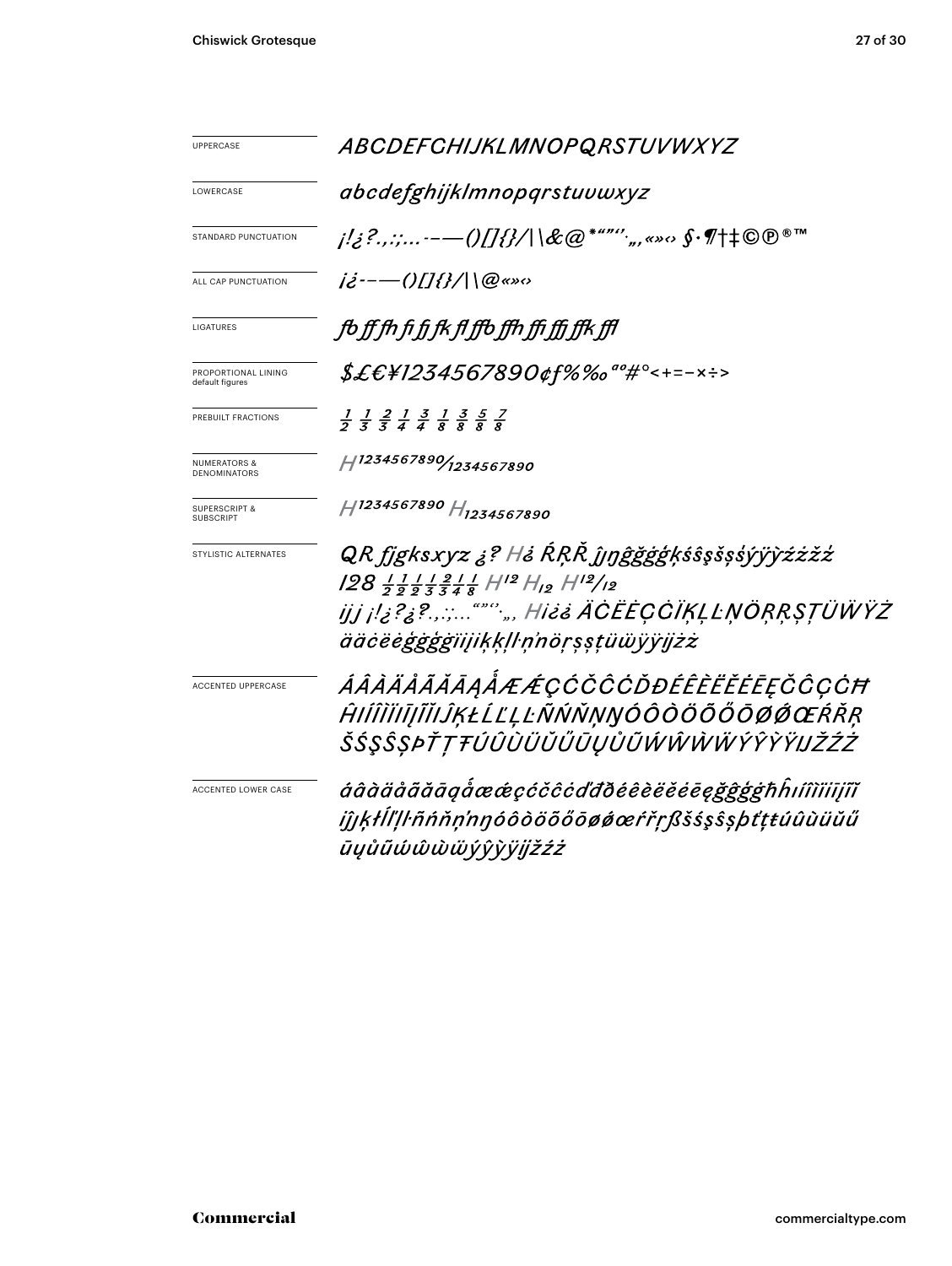| <b>OPENTYPE FEATURES</b><br><b>FAMILY WIDE</b>               | <b>DEACTIVATED</b><br>Fish & 'Chips' for $£24.65$ ? |                                    | <b>ACTIVATED</b><br>FISH & 'CHIPS' FOR $£24.65$ ?                                                  |                                  |
|--------------------------------------------------------------|-----------------------------------------------------|------------------------------------|----------------------------------------------------------------------------------------------------|----------------------------------|
| <b>ALL CAPS</b><br>opens up spacing, moves<br>punctuation up |                                                     |                                    |                                                                                                    |                                  |
| PROPORTIONAL LINING<br>default figures                       | Sale Price:<br>Originally:                          | \$3,460 €1,895<br>\$7,031 £9,215   | Sale Price:<br>Originally:                                                                         | \$3,460 €1,895<br>\$7,031 £9,215 |
| PREBUILT FRACTIONS                                           | 2 1/2 1/3 2/3 1/4 3/4 3/8 5/8 7/8                   |                                    | $2\frac{1}{2}$ $\frac{1}{3}$ $\frac{2}{4}$ $\frac{1}{4}$ $\frac{3}{8}$ $\frac{1}{8}$ $\frac{3}{8}$ |                                  |
| <b>ARBITRARY FRACTIONS</b><br>ignores numeric date format    | 21/03/15 and 2 9/118 46/923                         |                                    | $21/03/15$ and $2\%$ <sub>18</sub> $4\%$ <sub>23</sub>                                             |                                  |
| <b>DENOMINATOR</b><br>for making arbitrary fractions         | 0123456789 0123456789                               |                                    | O123456789 0123456789                                                                              |                                  |
| <b>NUMFRATOR</b><br>for making arbitrary fractions           |                                                     | 0123456789 0123456789              | 0123456789 0123456789                                                                              |                                  |
| SUPERSCRIPT/SUPERIOR                                         | $x158 + y23 \times z18 - a4260$                     |                                    | $x^{158} + y^{23} \times z^{18} - a^{4260}$                                                        |                                  |
| SUBSCRIPT/INFERIOR                                           |                                                     | $x158 \div y23 \times z18 - a4260$ | $X_{158} - Y_{23} \times Z_{18} - Z_{4260}$                                                        |                                  |
| <b>LANGUAGE FEATURE</b><br>Polski (Polish) kreska accent     | ŹRÓDŁA Ślady możliwość                              |                                    | ŹRÓDŁA Ślady możliwość                                                                             |                                  |
| <b>LANGUAGE FEATURE</b><br>Română ș accent                   |                                                     | FAIMOȘI conștiința artiști         | FAIMOȘI conștiința artiști                                                                         |                                  |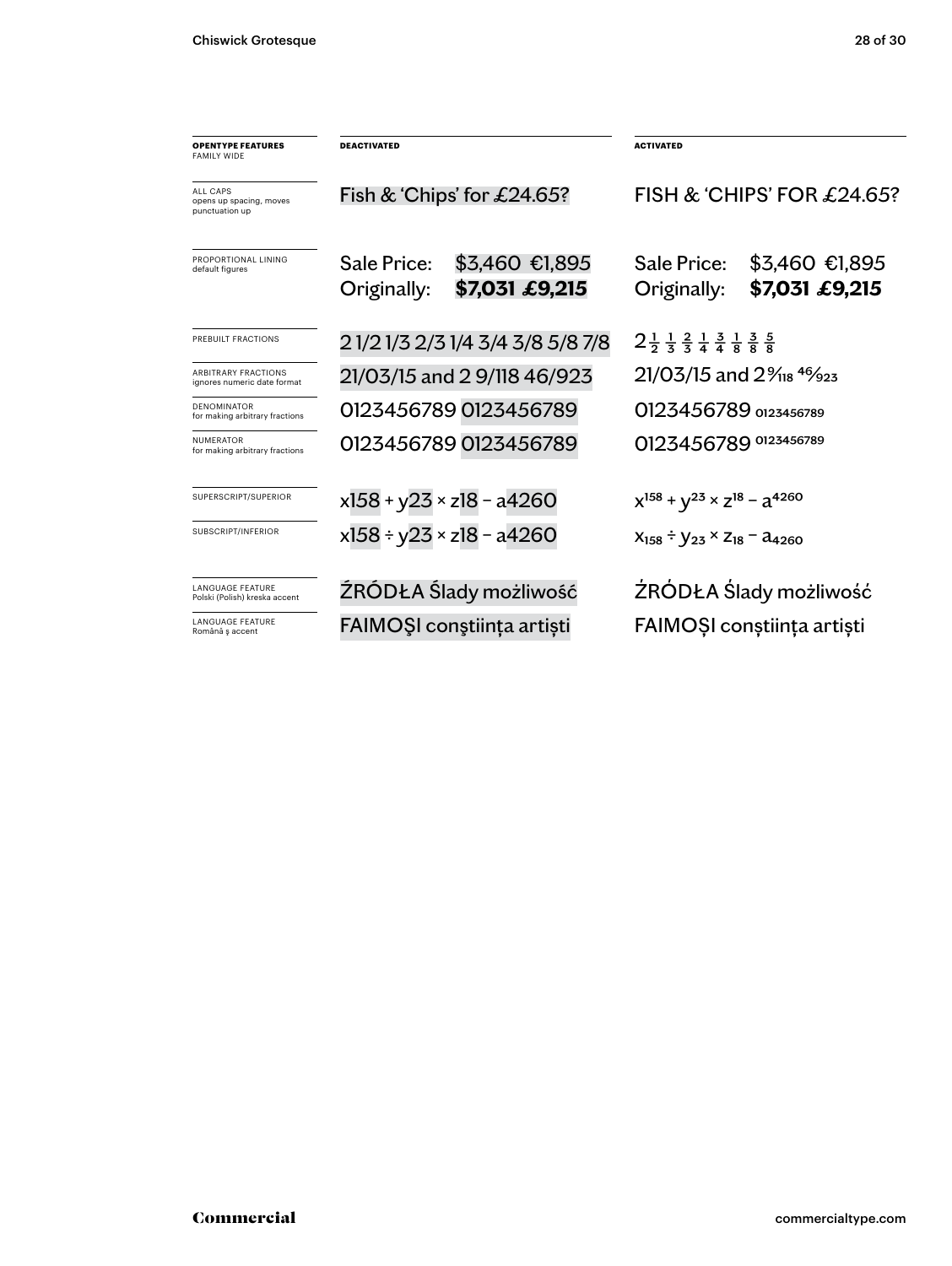### **OPENTYPE FEATURES** ROMAN & ITALIC

STYLISTIC SET 04 alternate g STYLISTIC SFT 10 alternate 1 8 STYLISTIC SET 01 STYLISTIC SET 03

STYLISTIC SET 11 alternate 2 ?

STYLISTIC SET 15 round dots

### **DEACTIVATED**

Referring only to the *Bill of Rights* Referring only to the *Bill of Rights* Begrudgingly gave their blessings Begrudgingly gave their blessings Ran for *Local Council #118* in 1978 Ran for *Local Council #118* in 1978 What was she in 1992? *12<sup>1</sup>/<sub>2</sub> or 13?* Contains: linen, silk, qiviut, ramie Contains: linen, silk, qiviut, ramie alternate Q FREQUENTED Quixotic *Quasars* FREQUENTED Quixotic *Quasars*

### **ACTIVATED**

What was she in 1992? *12<sup>1</sup> or 13?* 

### **OPENTYPE FEATURES** ROMAN

STYLISTIC SET 13 alternate &

STYLISTIC SET 14 alternate a f t

STYLISTIC ALTERNATES Illustrator/Photoshop

### **OPENTYPE FEATURES** ITALIC

STYLISTIC SET 05 alternate k x y z STYLISTIC SET 07

alternate f j STYLISTIC SET 08

alternate s

STYLISTIC ALTERNATES<br>Illustrator/Photoshop

Registered Falmouth Quay Punts Registered Falmouth Quay Punts Central, Colossal & Mesmerizing Central, Colossal & Mesmerizing Stunning whitewater rafting spot Stunning whitewater rafting spot

**ACTIVATED**

### **DEACTIVATED**

**DEACTIVATED**

 $S$ *ix quick Quad Cities jazz figures gamely join Rememberance Days*

### **ACTIVATED**

*Rakishly maximized various plays Rakishly maximized various plays Major feat, rejoining the frontlines Major feat, rejoining the frontlines Has stirred up the deepest instinct Has stirred up the deepest instinct*

> *Six quick Quad Cities jazz figures gamely join Rememberance Days*